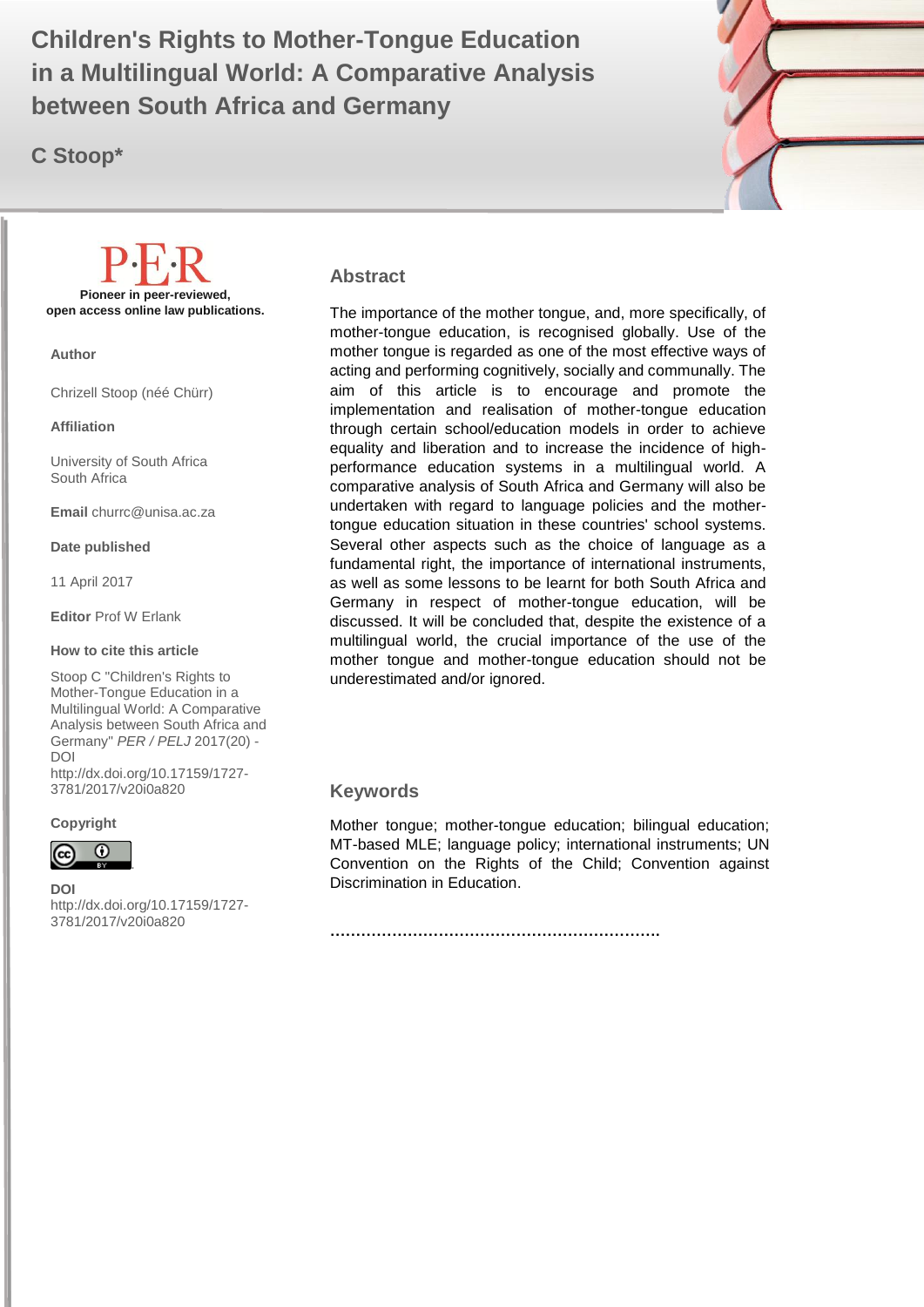l

One should respect one's motherland, one's culture and one's mother tongue because they are givers of happiness.<sup>1</sup>

## **1 Introduction**

The importance of the mother tongue, and more specifically of mothertongue education, is recognised globally. The use of the mother tongue is regarded as one of the most effective ways to act and perform cognitively, socially and communally.<sup>2</sup> It is also true that there is a strong relation between one's mother tongue and one's identity. One's mother tongue is also an important connection between one's culture and one's history.<sup>3</sup> The different characteristics and components of a person's personality are balanced and equalised by a healthy identity, and communities verbalise part of their identities in their mother tongues. The positive result of this is that communities make good, informed choices and decisions that promote harmony, consistency, and the development of self-assured individuals. Moreover, the protection of one's mother tongue is fundamental for the protection and safeguarding of one's own culture and existence, and also for the recognition of a need for a sense of "belonging" and shared heritage.<sup>4</sup>

Mother-tongue education is not just an important issue in developing countries such as South Africa, but is also of importance in developed countries such as Germany. On the one hand, it is sensible, acceptable and desirable to provide learners with mother-tongue education if there is a demand for the provision of such education. On the other hand, to put mother-tongue education into practice is not always as simple as it seems. There are many times when some difficulties and hindrances in the implementation and realisation of the "mother-tongue education ideal" occur. Difficulties such as insufficient funding, the lack of skilled educators, and insufficient resources are sometimes raised as obstacles, but it is submitted that these difficulties cannot be regarded as sufficient reason for failing to provide mother-tongue education. Although it is true that the provision of mother-tongue education is not always possible or reasonably practicable<sup>5</sup> (worldwide, and specifically in South Africa), it is also submitted that there are certain school/education models that are able to conquer and

<sup>\*</sup> Chrizell Stoop (Chürr). LLB, LLM (UP), LLD (UNISA). Associate Professor, School of Law, University of South Africa. Email: churrc@unisa.ac.za. Funding for the research conducted in this article was provided by the Alexander von Humboldt Foundation.

<sup>1</sup> Gustafson "Geopolitics of Global Citizenship" 132; Rigveda date unknown http://www.neelkanthdhaam.org/rigveda1.html.

<sup>2</sup> Chürr 2013 *Obiter* 274-275; Byram "Languages and Identities".

<sup>3</sup> Skutnabb-Kangas "Wer entscheidet, ob meine Sprache wichtig für mich ist?" 343.

<sup>4</sup> Chürr 2013 *Obiter* 274-275; Byram "Languages and Identities".

<sup>5</sup> See 3.1 below for a discussion of what is meant by "reasonably practicable".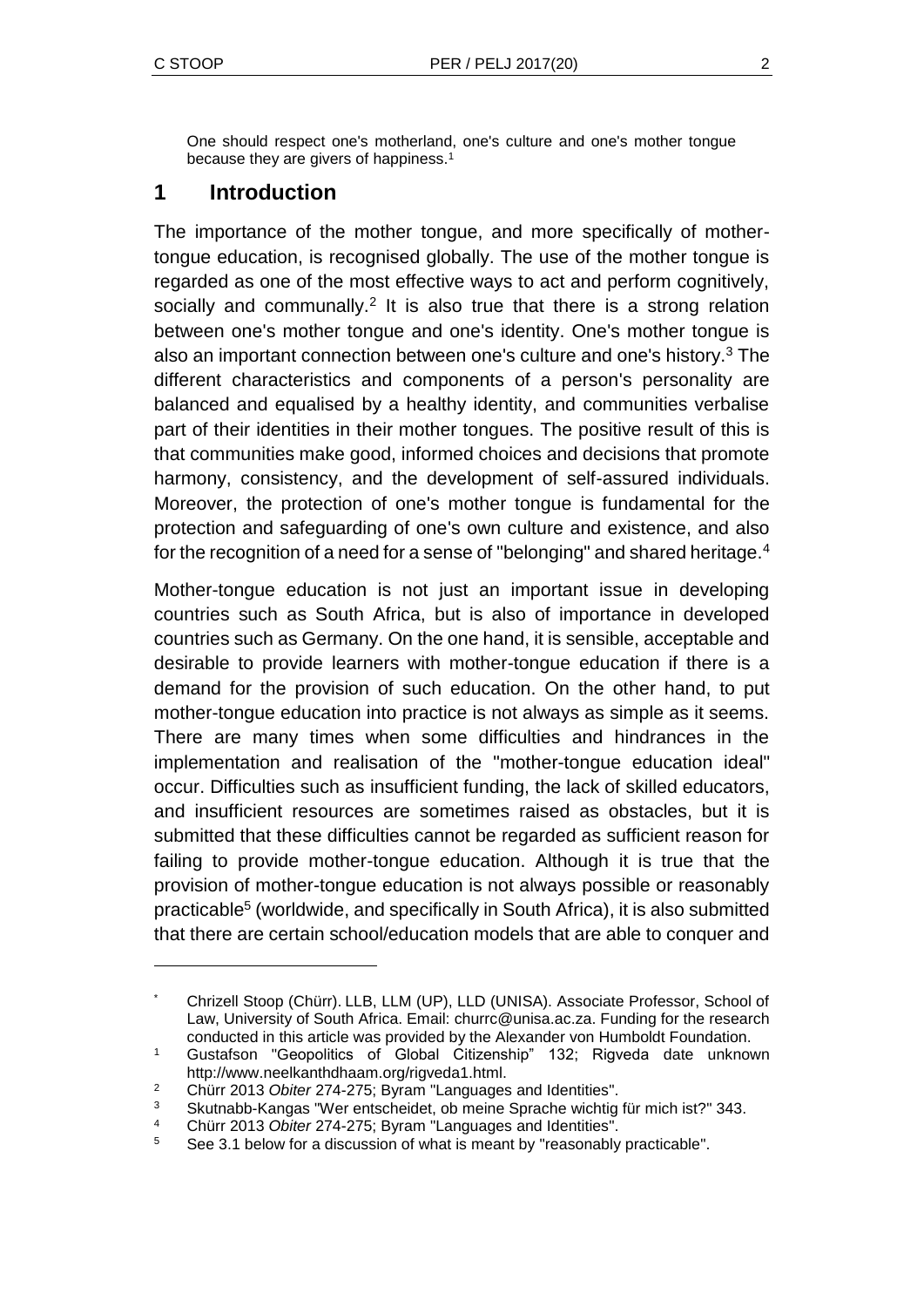overcome these difficulties. The impact of these models will promote mother-tongue education as far as is reasonably practicable and possible and will be discussed in 4.1 and 4.2 below.

Most countries and their societies are multilingual, but their education systems operate in only one or two languages. This can be attributed to the age-old misconception that national unity can only be built around a single language. Using only one language and excluding many other languages causes divisions, inequalities and inequities, since it means that millions of people around the globe are forced to learn (or to teach) through an "unfamiliar" language in which they are not proficient.<sup>6</sup>

The aim of this article is therefore to encourage and promote the implementation and realisation of mother-tongue education through certain school/education models in order to achieve equality and liberation and to increase the incidence of high-performance education systems in a multilingual world. A comparative analysis of South Africa and Germany will also be undertaken with regard to language policies and the mother-tongue education situation in these countries' school systems. Several other aspects such as the choice of language as a fundamental right, the importance of international instruments, as well as some lessons to be learnt for both South Africa and Germany in respect of mother-tongue education will be discussed below.

It will be concluded that, despite the fact that we live in a multilingual world, the crucial importance of the mother tongue and mother-tongue education should not be underestimated and/or ignored.

## **2 Is language regarded as a fundamental right?**

The South African *Constitution*<sup>7</sup> expressly provides for the protection and promotion of the country's 11 official languages.

Section 6 of the *Constitution* states that the official languages of the Republic of South Africa are Sepedi, Sesotho, Setswana, siSwati, Tshivenda, Xitsonga, Afrikaans, English, isiNdebele, isiXhosa and isiZulu. Affirmative action must be taken with reference to the African languages that were historically diminished in the past. This means that these languages "must enjoy parity of esteem" and "must be treated equitably". The state also has the obligation in terms of section 6 to "take practical and

l <sup>6</sup> Benson and Kosonen "Introduction" 2.

<sup>7</sup> *Constitution of the Republic of South Africa*, 1996 (hereinafter the *Constitution*).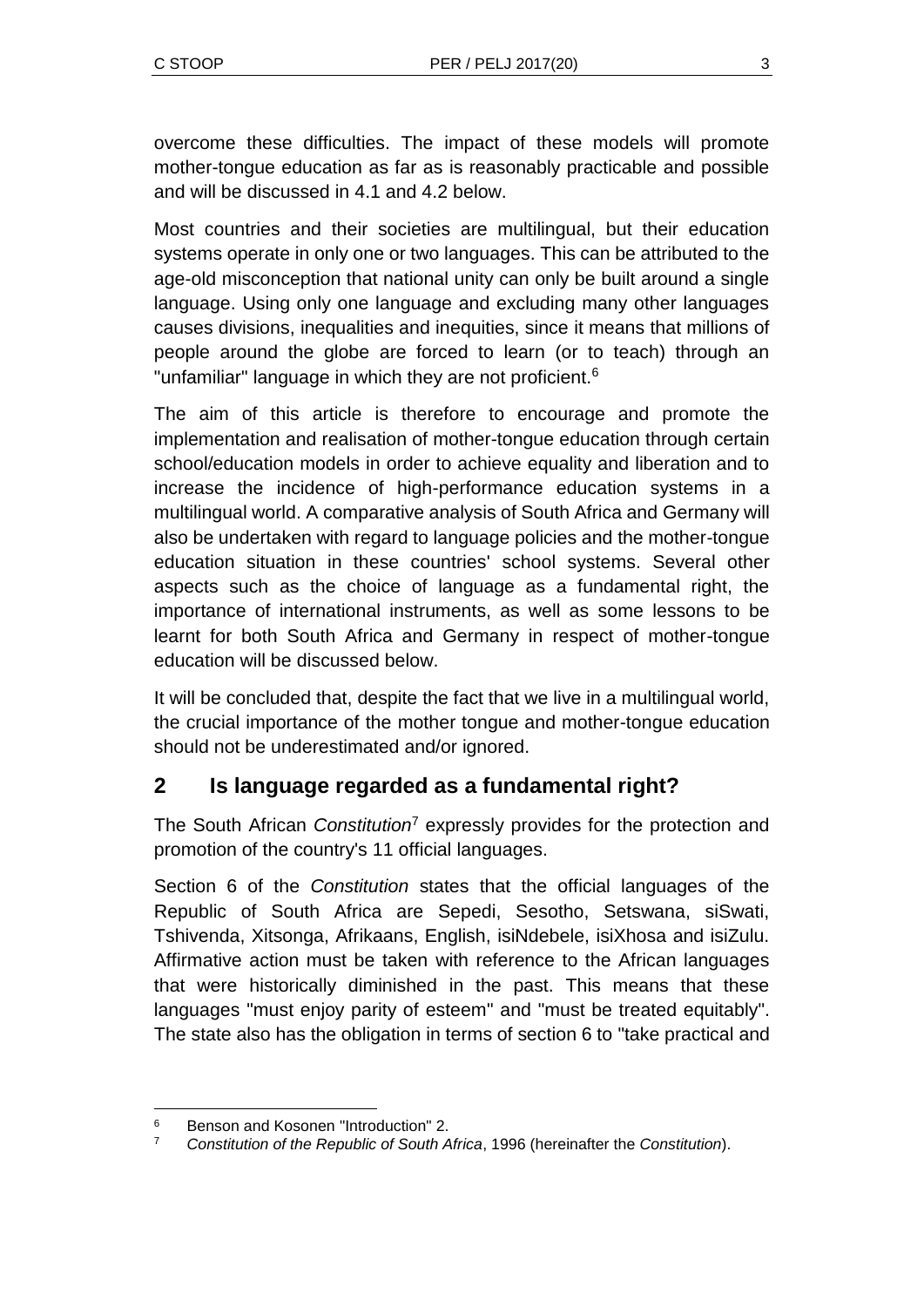positive measures to elevate the status and advance the use of these languages".<sup>8</sup>

Section 9 of the *Constitution* emphasises the importance of equality and states that no one may discriminate unfairly, directly or indirectly, against anyone on several grounds, including language.

Section 29(2) of the *Constitution* states that everyone has the right to receive education in the official language or languages of his/her choice in public educational institutions where such education is reasonably practicable.<sup>9</sup> Section 30 of the *Constitution* stipulates that everyone has the right

… to use the language and to participate in the cultural life of their choice, but no one exercising these rights may do so in a manner inconsistent with any provision of the Bill of Rights.

Section 31 of the *Constitution* makes provision for persons belonging to a cultural, religious or linguistic community. This section stipulates that these persons

 $\ldots$  may not be denied the right, with other members of that community – (a) to enjoy their culture, practise their religion and use their language; and (b) to form, join and maintain cultural, religious and linguistic associations and other organs of civil society.

Section 35(3) of the *Constitution* stipulates that every accused person has a right to a fair trial, which includes the right (in 35(3)(k))

… to be tried in a language that the accused person understands or, if that is not practicable, to have the proceedings interpreted in that language.<sup>10</sup>

In Germany, the *Administrative Procedure Act*<sup>11</sup> and the *Court Constitution Act*<sup>12</sup> stipulate that German is the official language of administration and of

l 8 See in general, Beukes "First Ten Years of Democracy".

<sup>9</sup> See 3.1 below for a discussion of "reasonably practicable".

It is also necessary, for the sake of completeness (pertaining to language and language rights), to briefly mention s 185(1)(a), that deals with the primary objectives of the Commission for the Promotion and Protection of the Rights of Cultural, Religious and Linguistic Communities. One of these objectives is to "promote respect for the rights of cultural, religious and linguistic communities". S 186(2)(a) states that the composition of the commission must "be broadly representative of the main cultural, religious and linguistic communities in South Africa". Furthermore, s 235 states that "the right of the South African people as a whole to self-determination, as manifested in this Constitution, does not preclude, within the framework of this right, recognition of the notion of the right of self-determination of any community sharing a common cultural and language heritage, within a territorial entity in the Republic or in any other way, determined by national legislation". Reference to all the above sections is made in order to indicate the pivotal importance of language.

<sup>11</sup> Also known in German as the *Verwaltungsverfahrensgesetz*, section 23.

<sup>12</sup> Also known in German as the *Gerichtsverfassungsgesetz*, section 184.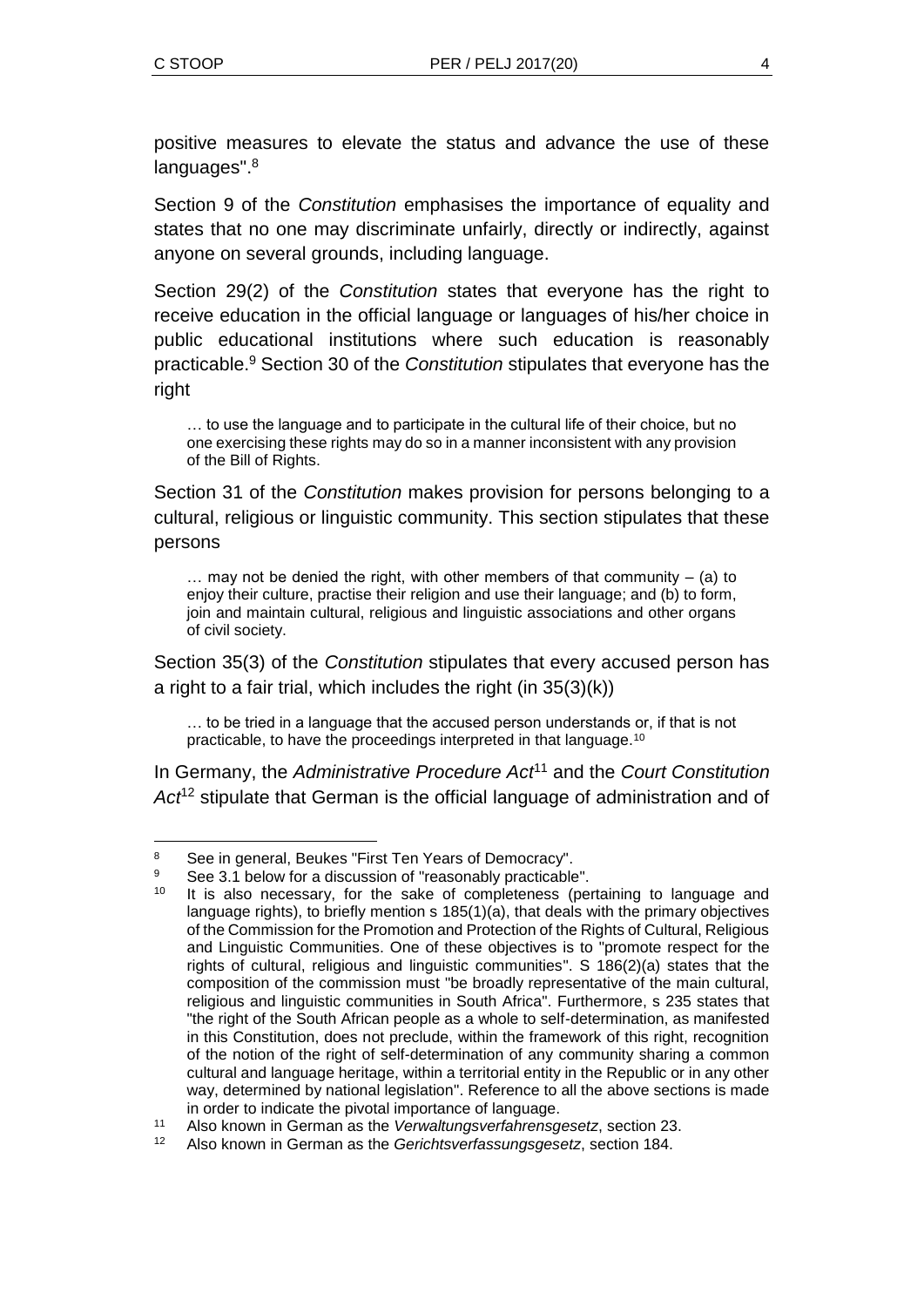the judiciary. Section 23 of the *Administrative Procedure Act* states the following: "The official language shall be German".

Section 184 of the Court *Constitution Act* stipulates as follow:

The language of the court shall be German. The right of the Sorbs to speak Sorbian before the courts in the home districts of the Sorbian population shall be guaranteed.

There are special exceptions in the states of Brandenburg and Sachsen where the use of the Sorbian (Wendish) language is permitted and guaranteed.<sup>13</sup> The "language situation" in the education sector is somewhat different and will be discussed in 3.2 below.

Moreover, linguistic rights are, on a fundamental level, implemented in article 3 of the *German Constitution*. <sup>14</sup> Article 3(3) stipulates that

… no person shall be favoured or disfavoured because of sex, parentage, race, language, homeland and origin, faith, or religious or political opinions. No person shall be disfavoured because of disability.

It is clear from the above that the South African *Constitution* makes comprehensive provision for language rights. The German *Constitution* also provides for language rights, but not as comprehensively as the South African *Constitution*. Therefore, language is certainly regarded as a fundamental right.

## **3 Language policy and mother-tongue education in South African and German schools**

### *3.1 South African schools*

South Africa has several pieces of national legislation which provide for language rights and set out clearly the language policy in South African schools.<sup>15</sup> Moreover, there is also case law that is relevant with regard to language policy in South African schools, an aspect which will be discussed below.<sup>16</sup> It is wise to start first with the South African *Constitution* in order to provide a solid background on how the "language puzzle in South African schools" fits together.<sup>17</sup>

l

<sup>13</sup> Lohmar and Eckhardt *Education System in the Federal Republic of Germany* 19.

<sup>14</sup> The German Constitution is known as the *Basic Law for the Federal Republic of Germany*.

<sup>15</sup> See, for example, the *National Education Policy Act* 27 of 1996; the *South African Schools Act* 84 of 1996, and the *Constitution of the Republic of South Africa*, 1996 (s  $29(2)$ ).

<sup>&</sup>lt;sup>16</sup> See pages 9-13 of this article.

<sup>&</sup>lt;sup>17</sup> For the purposes of the topic of this article, only certain national legislation will be discussed.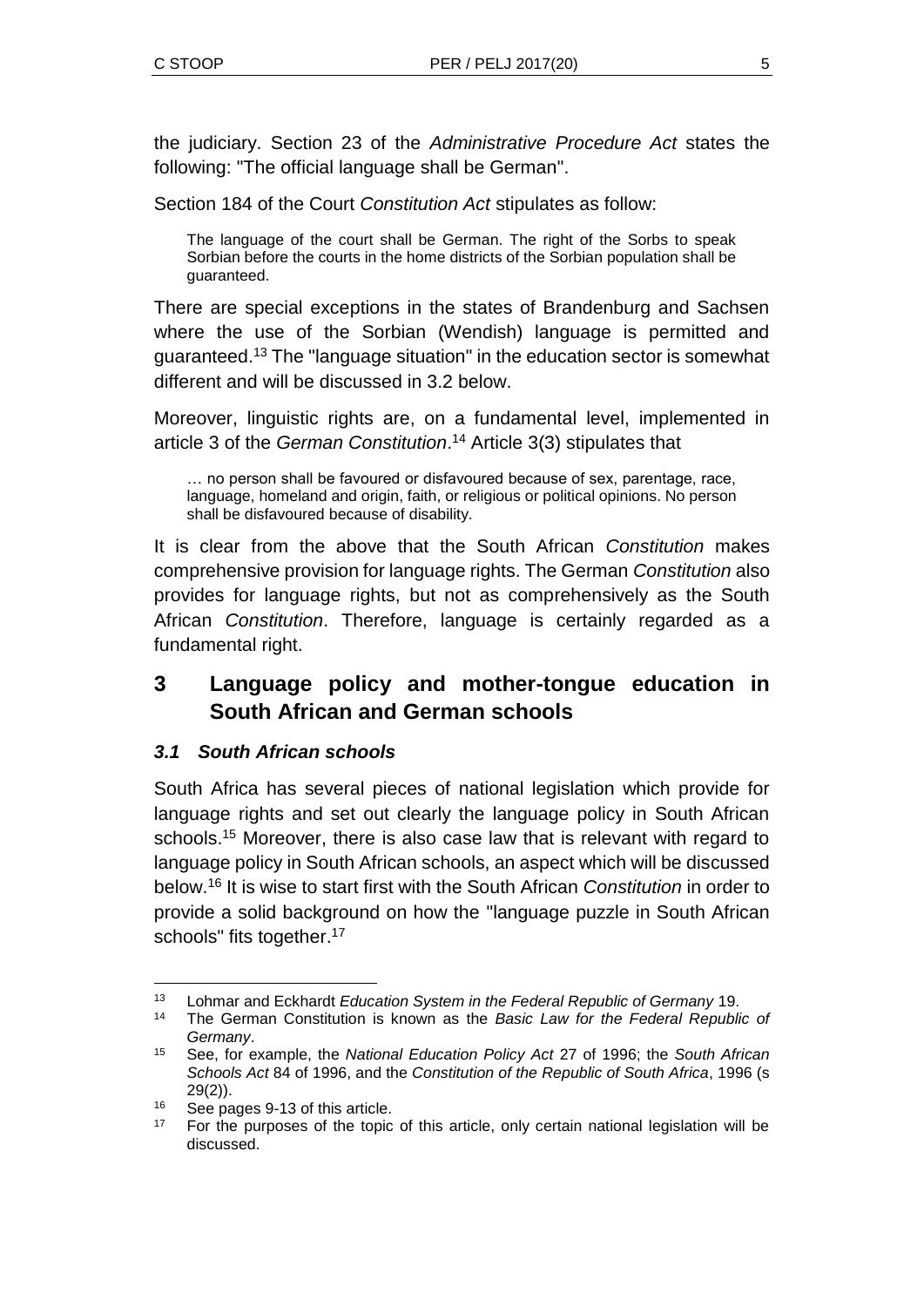Section 29(2) of the *Constitution* deals specifically with education in one's preferred language, and stipulates as follows:

Everyone has the right to receive education in the official language or languages of their choice in public educational institutions where that education is reasonably practicable. In order to ensure the effective access to, and implementation of, this right, the state must consider all reasonable educational alternatives, including single medium institutions, taking into account –

- (a) equity;
- (b) practicability; and
- (c) the need to redress the results of past racially discriminatory laws and practices.

To put it differently, the cardinal importance of mother-tongue education is recognised in section 29(2). However, mother-tongue education will be possible only if such education is reasonably practicable.<sup>18</sup> The question now is: What exactly is meant by "reasonably practicable"? It is submitted that "reasonably practicable" has a twofold definition: Firstly, it means that every learner (in the case of a minor, his or her parents or legal guardian(s)) has the opportunity to choose the language in which he or she prefers to be instructed.<sup>19</sup> Secondly, it means

… something that is reasonable to the degree of being practical – something that can be done, implemented or achieved without difficulty.<sup>20</sup>

Accordingly, one can argue that "reasonably practicable" means making provision for learners' preferred language (mother-tongue education) if no fewer than 40 learners in grades 1 to 6 or 35 learners in grades 7 to 12 request a preferred language at a particular school.<sup>21</sup> If the number of learners is less than the prescribed number, it is the duty of the head of the Department of Basic Education to present possible solutions or alternatives.<sup>22</sup> This must, of course, be done in collaboration with the school governing body, the principal and the school, since their advice and recommendations will be of great importance in determining certain factors.<sup>23</sup> Factors such as the need to achieve fairness and to resolve

l <sup>18</sup> Robinson 2003 *PELJ* 33-35.

<sup>19</sup> Chürr 2013 *Obiter* 294.

<sup>20</sup> Chürr 2013 *Obiter* 294.

<sup>&</sup>lt;sup>21</sup> See in general the Norms and Standards Regarding Language Policy in Public Schools, GN R1701 in GG 18546 of 19 December 1997, promulgated pursuant to s 6(1) of the *South African Schools Act* 84 of 1996; see also Chürr 2013 *Obiter* 294.

<sup>22</sup> DBE 199[7 http://www.education.gov.za/Portals/o/Documents/Policies/GET/Language](http://www.education.gov.za/Portals/o/Documents/Policies/GET/Language) EducationPolicy1997.pdf?ver=2007-08-22-083918-000. Possible solutions and alternatives will be discussed in 4.1 and 4.2 below.

<sup>23</sup> Chürr 2013 *Obiter* 294-295.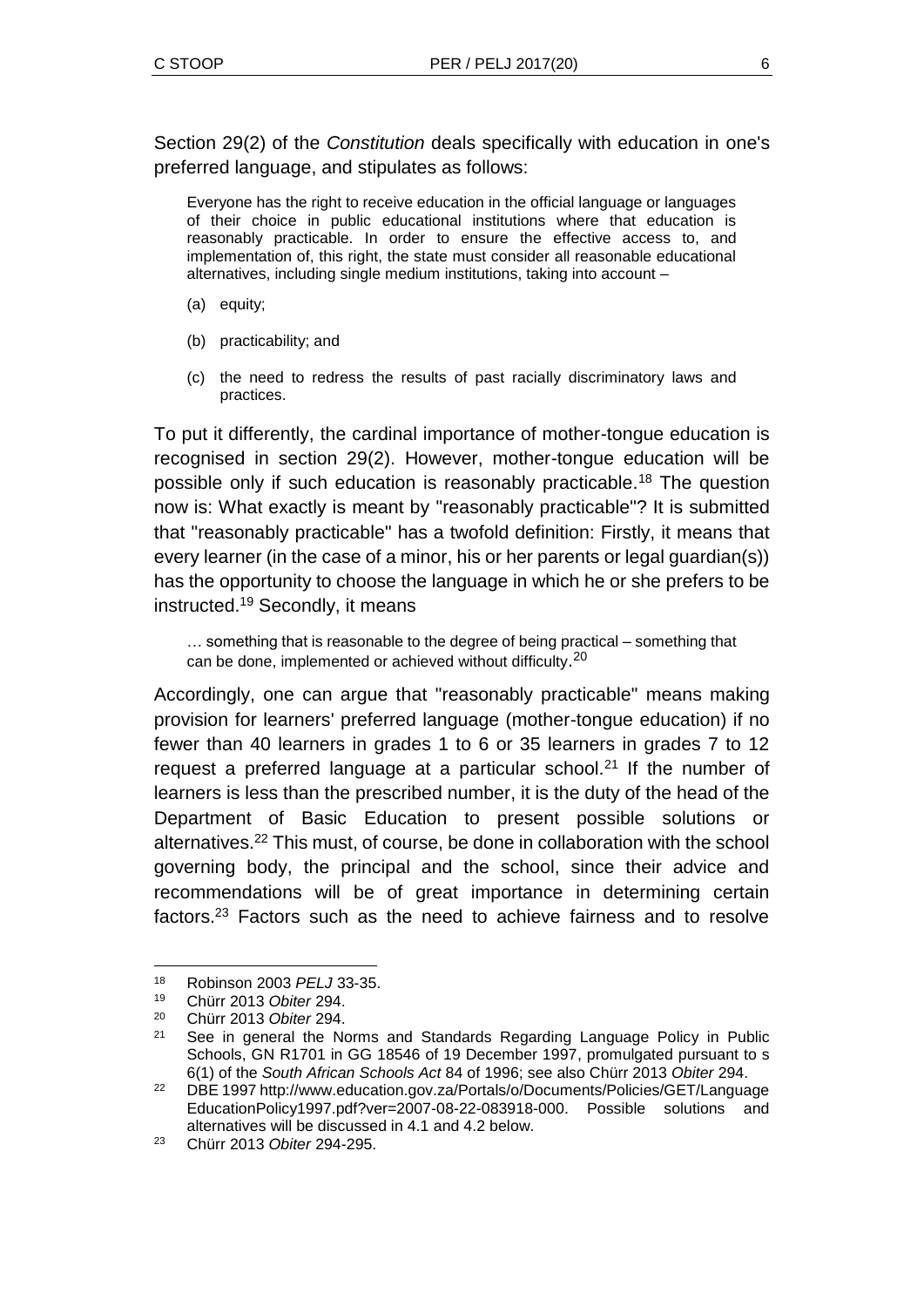racially discriminatory practices should be taken into account. The cost of accommodating education in a preferred mother-tongue as well as the availability of facilities and educators are also important factors to take into consideration. Moreover, the distance(s) to similar schools where the preferred mother-tongue education is provided can also be a decisive factor to be taken into account when "reasonably practicable" needs to be determined.<sup>24</sup>

Malherbe refers to section 29(2) as an "empowerment clause", since its purpose is to extend educational opportunities to, and increase such opportunities for, as many South Africans as possible.<sup>25</sup> There are also some consequences pertaining to section 29(2) that need to be accentuated:<sup>26</sup>

- In order to ensure successful and effective access to, and implementation of, this right, the state has the duty to take into account all reasonable educational alternatives, including singlemedium institutions. (One should not confuse single-medium instruction with a school system where learners are isolated from other languages. Furthermore, one should also keep in mind that the South African school system/curriculum requires all learners to learn at least two languages: a first language and an additional or second language – single-medium schools in South Africa therefore offer all learners the opportunity to learn two or more languages). The state has two obligations in this regard: to ensure that the necessary attention and care are given to this right as well as to demonstrate that it is acting reasonably and practically in providing for the right to receive education in one's preferred language. In other words, the state has to prove that this right is being executed in an effective and satisfactory way.
- The right to receive education in one's preferred language is, first and foremost, dependent on the practicability test and not on the factors "equality, practicability and the need to redress the results of past racially discriminatory laws and practices". These factors are applicable only when an appropriate alternative / appropriate alternatives need to be determined in order to give effect to this right. Therefore, these factors cannot be used to deny the right per se.

 $\overline{a}$ 

<sup>24</sup> Malherbe 2004 *TSAR* 439; Chürr 2013 *Obiter* 294-295.

<sup>25</sup> Malherbe "Education Rights" 410.

<sup>26</sup> Malherbe 2004 *TSAR* 439-440; Malherbe "Education Rights" 411-413.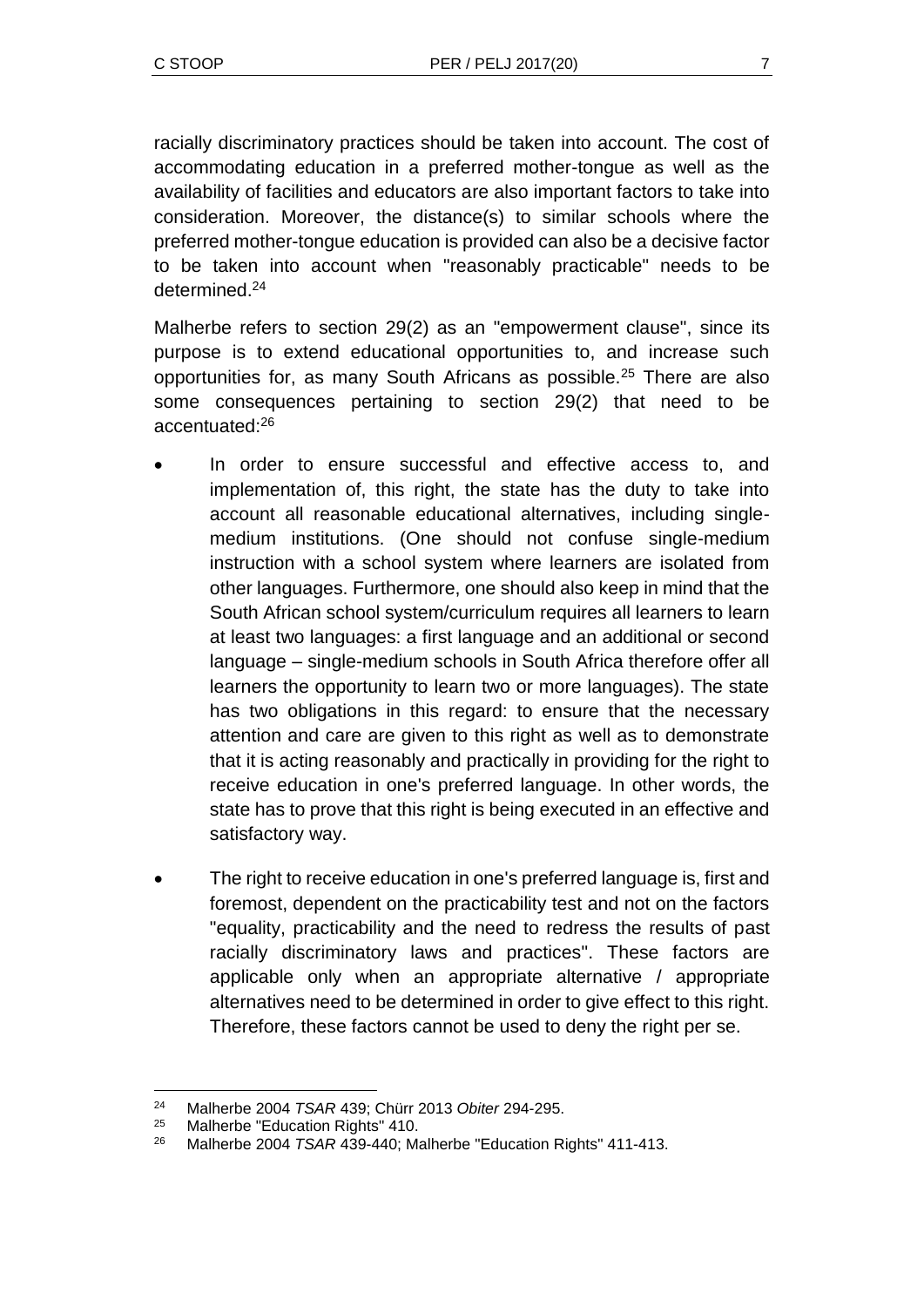- Section 29(2) provides expressly for single-medium institutions. The *Constitution* regards single-medium institutions as a valid option within a range of possibilities that may also include dual-medium and parallel-medium instruction. This means that the state may not as a matter of policy reject single-medium instruction *ab initio* (unless its actions can be justified by section 36, which deals with the limitation of rights), since such a policy would restrict and reduce the range of possibilities that are permitted by the *Constitution*.
- In some instances, dual-medium and parallel-medium institutions are the best alternative to fulfil the right to receive education in one's preferred language. This has a less favourable result, in that the reduced numbers of a specific language group can put immense pressure on that language, pressure which may lead to singlemedium instruction. The consequence of this is that the right of those learners who prefer education in a particular language is then placed in jeopardy.

Nonetheless, the interpretation of section 29(2) causes many academic debates and arguments. Malherbe, for instance, is of the opinion that section 29(2) indeed provides for single-medium institutions and maintains that any views and opinions which claim that single-medium institutions impede and hinder the redress of past discrimination are unproven and unfounded, since the highest standard of education can be made available to all South Africans through the use of the mother tongue.<sup>27</sup> Swart indicates that Woolman and Fleisch differ from this opinion, since they are of the view that section 29(2) does not make any provision for the right to singlemedium schools.<sup>28</sup> Their opinion is as follow:

At best [section 29(2)] places an obligation on the state to justify any refusal to recognise and support single medium public schools.<sup>29</sup>

It is submitted that Malherbe is correct: public funded single-medium schools can be created.<sup>30</sup> Swart agrees with Malherbe to a certain extent: section 29(2) does not make provision for a right to single-medium institutions, but that the state must support single-medium schools/institutions as long as their admission policies are not racist.<sup>31</sup> This

l  $27$  There are also several international instruments that emphasise the cardinal importance of mother tongue and mother-tongue education, an aspect which will be discussed in 5 below. Malherbe 2004 *TSAR* 439-440.

<sup>28</sup> Swart 2008 *ZaöRV* 1095; Malherbe 2004 *TSAR* 439-440.

<sup>29</sup> Fleisch and Woolman 2007 *SAJHR* 50.

<sup>30</sup> Swart 2008 *ZaöRV* 1095.

<sup>31</sup> Swart 2008 *ZaöRV* 1095-1096.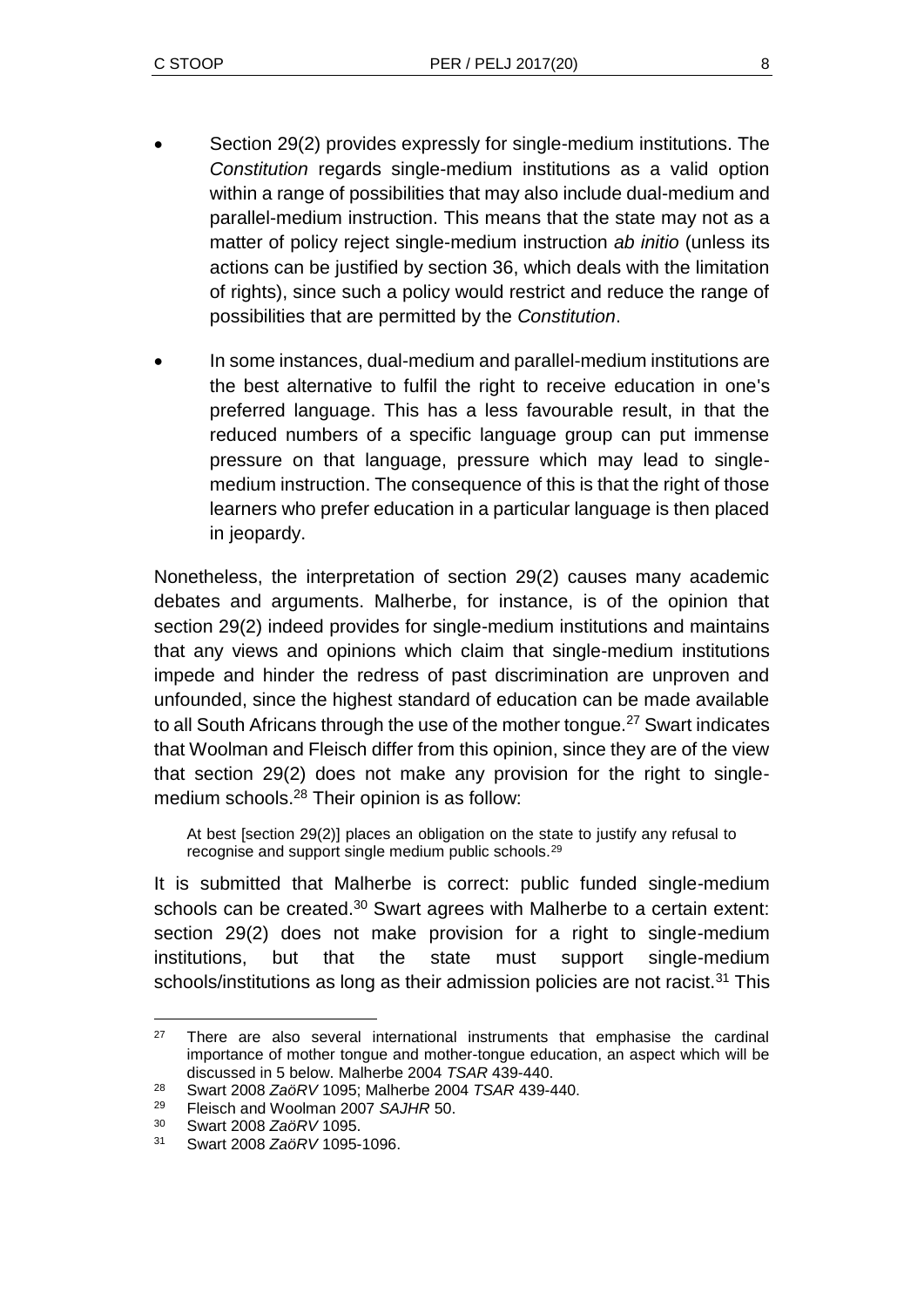means that publicly funded single-medium schools/institutions can indeed be created. When a proper and suitable institution in general, or in a particular case, is chosen in order to fulfil and satisfy the right to education in one's preferred language, the state has the responsibility to consider all reasonable alternatives in a *bona fide* way, taking into consideration what is educationally appropriate, as well as factors such as equity, practicability, and the need for redress. These factors are equally important and must be balanced. The following should be emphasised:

What may be equitable to everybody concerned may not be practicable or educationally appropriate, and what may be practicable may not serve to redress historical inequalities.<sup>32</sup>

One of the most recent lawsuits with regard to language policy in South African public schools came under scrutiny in 2014. The question in the case of *Governing Body, Hoërskool Fochville v Centre for Child Law*<sup>33</sup> was who has the final decision or authority when language policy in South African public schools is determined: schools and their governing bodies or provincial departments of education? In this case, the Department of Basic Education ordered the school to accommodate English-speaking learners. The department compelled the school to accommodate the children. As a result of this course of action on the part of the department, the school brought an application for an urgent order against the department. The school argued that its school governing body (SGB) had legally determined its language policy (Afrikaans) as well as the school's capacity and could, on these grounds, not accommodate the learners.<sup>34</sup> The department, for its part, argued that the school's intention was to preserve "racial privilege", since the school would have had no problem in accommodating the learners if they had accepted Afrikaans as the medium of instruction.

The legal point of departure was, of course, section 29(2) of the *Constitution* read together with section 5(5) of the *South African Schools Act* (SASA).<sup>35</sup> Section 5(5) stipulates that,

… subject to this Act and any applicable provincial law, the admission policy of a public school is determined by the governing body of such school.

l

<sup>32</sup> Malherbe "Education Rights" 411-412.

<sup>33</sup> *Governing Body, Hoërskool Fochville v Centre for Child Law* 2014 6 SA 561 (GJ).

<sup>&</sup>lt;sup>34</sup> For a decision on who has the power to decide the capacity of public schools in South Africa, see the case of *Member of the Executive Council for Education in Gauteng Province v Governing Body of Rivonia Primary School (Equal Education, Centre for Child Law and Suid-Afrikaanse Onderwysunie as Amici Curiae)* 2013 6 SA 582 (CC).

<sup>35</sup> *South African Schools Act* 84 of 1996.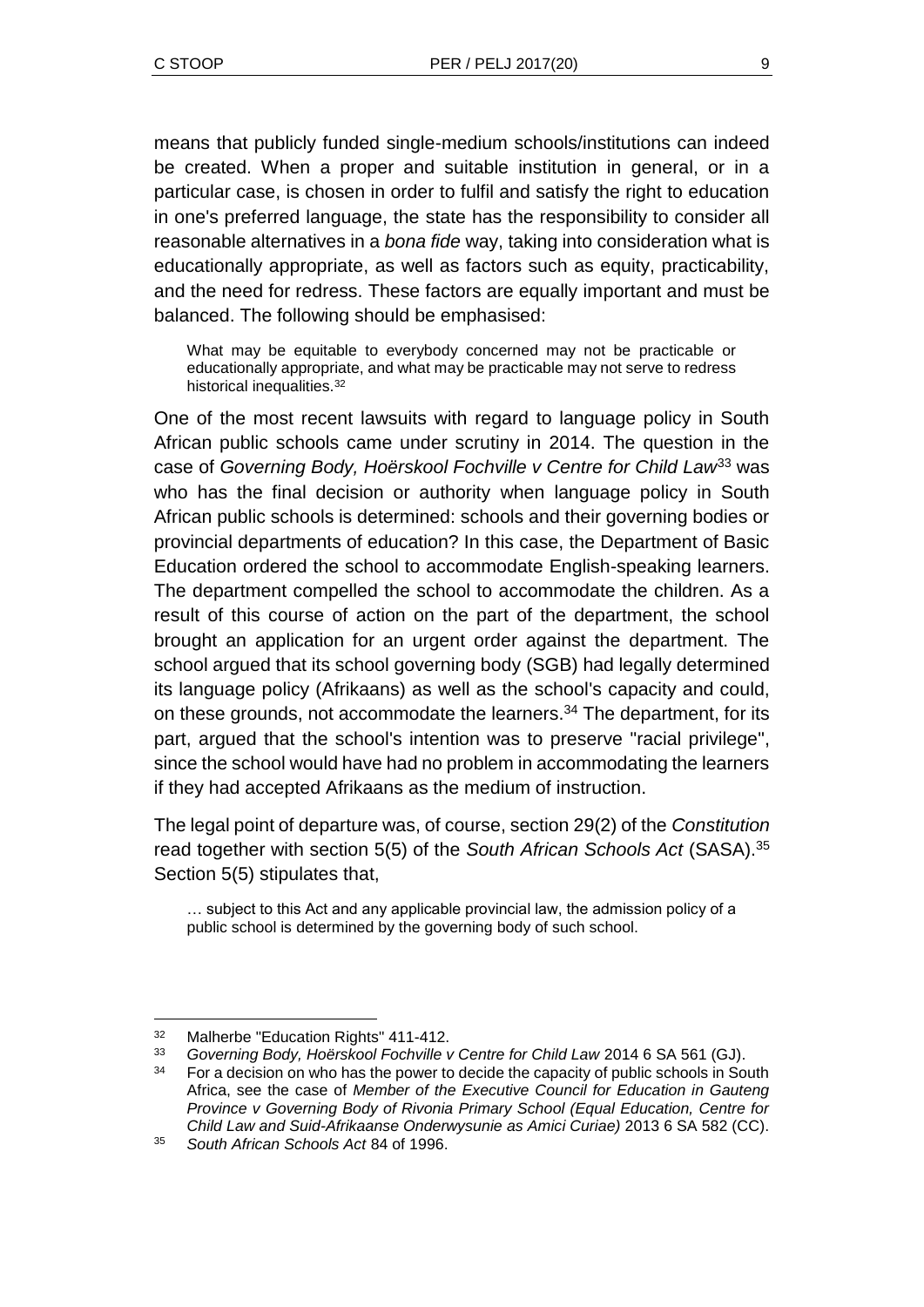l

The SASA is also crystal-clear regarding language policy in schools: section 6(2) provides that

… the governing body of a public school may determine the language policy of the school subject to the Constitution, this Act and any applicable provincial law.

Moreover, section 6(3) states that "no form of racial discrimination may be practised in implementing policy determined under this section".

It was therefore argued that the SGB of a school has the final say in determining the language of instruction of such school, on condition that such school refrains from racial discrimination. It is also apparent that, in terms of the SASA, SGBs are permitted (within their legislative mandate and subject to the *Constitution* and relevant legislation) to determine the language policy at their respective schools.<sup>36</sup>

An out-of-court settlement was eventually reached between the department and the school with regard to the language of instruction. The parties agreed that the language of instruction at the Hoërskool Fochville was Afrikaans and that the school could continue to pursue its education in Afrikaans.<sup>37</sup>

The outcome of this case was pivotal for South African public schools, as it gave direction to, and guidance on, the future of mother-tongue education in public schools. In short, the department is obliged to acknowledge the right to receive education in an official language or languages of choice where this is reasonably practicable. In this case, Afrikaans was the official language of choice and it was reasonably practicable to employ it as the medium of instruction, since the school was one of long standing and Afrikaans had been the medium of instruction from the very beginning. Moreover, it appeared that the department was reluctant to provide schools that taught in English and Setswana. Instead, the department tried to resolve the problem by compelling the school to accommodate the learners.<sup>38</sup>

The Fochville high school was only one of many other schools whose language policy had elicited much debate. In the past, several other schools' language policies were scrutinised: in the case of *Laerskool Middelburg v Departementshoof, Mpumalanga Departement van Onderwys*, <sup>39</sup> this singlemedium Afrikaans school was instructed to enrol twenty learners who

<sup>36</sup> Du Preez 2015 http://www.politicsweb.co.za/politicsweb/view/politicsweb/en/page 71639?oid =356073 &sn=Detail&pid=71639.

<sup>37</sup> FEDSAS 2015 http://fedsas.com/English/Media.aspx?MID=135.

<sup>38</sup> FEDSAS 2015 http://fedsas.com/English/Media.aspx?MID=135.

<sup>39</sup> *Laerskool Middelburg v Departementshoof, Mpumalanga Departement van Onderwys* 2003 4 SA 160 (T).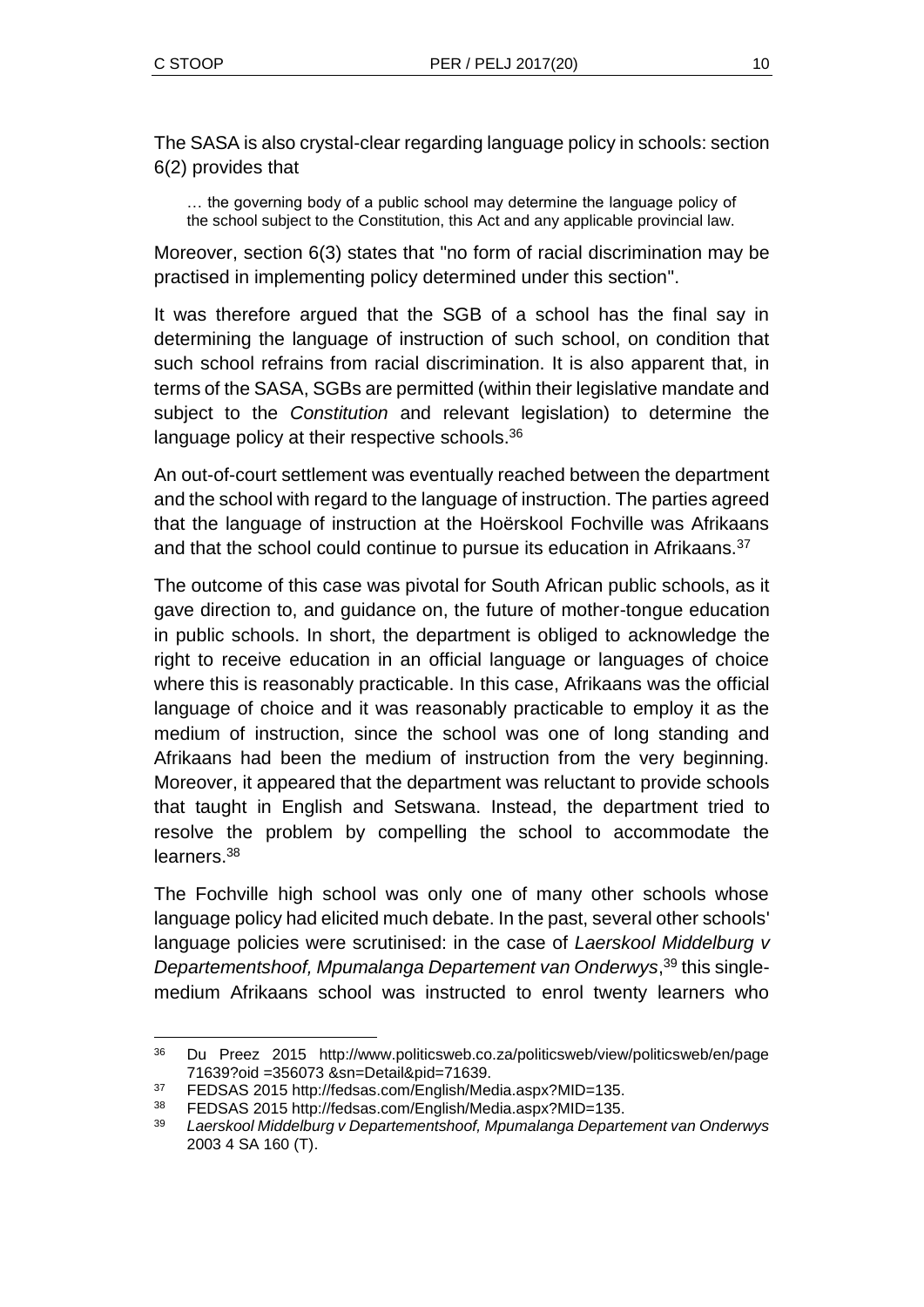preferred English as their language of instruction. This meant that the school had to convert to a parallel-medium school. $40$  The school argued that the learners could easily have been accommodated in other parallel-medium schools nearby and therefore approached the court to set aside the department's decision to declare the school a parallel-medium school. The school's application was rejected.<sup>41</sup> Although, in this case, it was clear that the administrative action was unlawful and that the statutory procedures were ignored, the court held that the best-interests principle in terms of section 28(2) of the *Constitution* meant that the rights of those learners who had already been admitted to the school should prevail over the interests of the school, the application of administrative law, as well as the interests of single-medium schools in general.<sup>42</sup> In the case of *Minister of Education*, Western Cape v Governing Body, Mikro Primary School,<sup>43</sup> this singlemedium Afrikaans school was instructed to enrol a group of Grade 1 learners whose preferred language of instruction was English. This meant that the school had to convert to a dual-medium school.<sup>44</sup> Here too the school argued that the learners could have been accommodated without difficulty in another parallel-medium school. The school brought an application requesting the court to review and set aside the department's decision pertaining to the admission of these learners. The Supreme Court of Appeal ruled in favour of the school, affirming that the power of the SGB to determine the language policy of the said school was bound only by the *Constitution*, the SASA and any applicable provincial legislation. This decision is regarded as vital, since it confirms, on the one hand, the right of learners to receive education in their preferred language of choice, but at the same time and on the other hand that some schools are permitted to provide single-medium instruction.<sup>45</sup> In the case of *Seodin Primary School v MEC of Education, Northern Cape*, <sup>46</sup> several single-medium Afrikaans schools were instructed to convert to dual-medium schools. An application was brought requesting the court to review and/or set aside the department's decision to convert the schools to dual-medium schools, but

l

<sup>&</sup>lt;sup>40</sup> Parallel-medium schools are schools where two languages are used in separate classes. Learners experience non-language subjects of the curriculum through the medium of one language only.

<sup>41</sup> See in general, Malan 2010 *TG* 268.

<sup>42</sup> Bonthuys 2006 *IJLPF* 30.

<sup>43</sup> *Minister of Education, Western Cape v Governing Body, Mikro Primary School* 2006 1 SA 1 (SCA).

<sup>44</sup> Dual-medium schools are schools where two languages are systematically used for teaching, learning and assessment purposes, both orally and in writing. The curriculum is therefore taught through the medium of two languages.

<sup>45</sup> See in general, Lubbe 2006 *SPiL PLUS* 58-59; FEDSAS 2015 http://fedsas.com/English/Media.aspx?MID=135.

<sup>46</sup> *Seodin Primary School v MEC of Education, Northern Cape* 2006 1 All SA 154 (NC).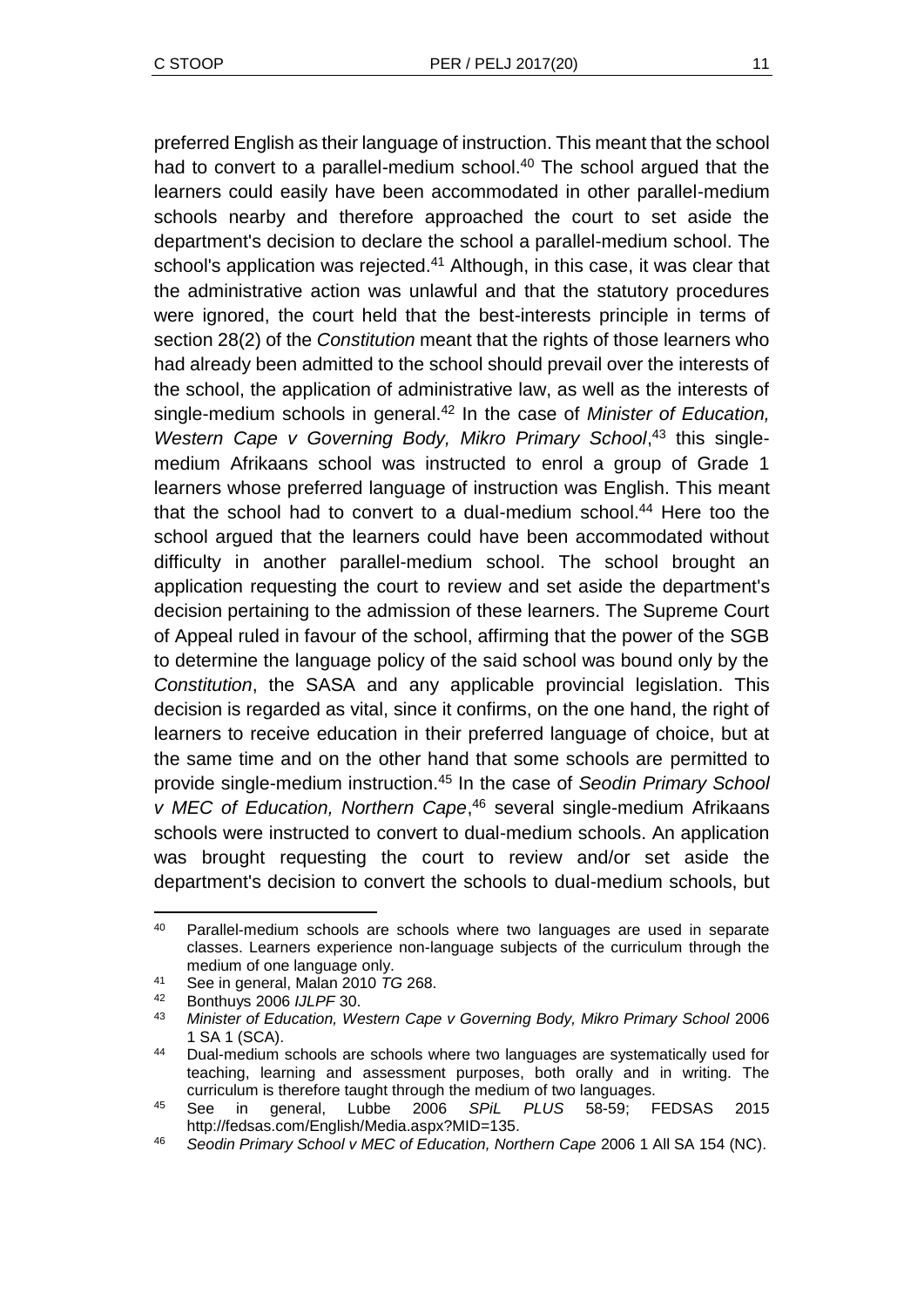the court rejected the application. Another important case was *Head of Mpumalanga Department of Education v Hoërskool Ermelo*. <sup>47</sup> Hoërskool Ermelo is a single-medium Afrikaans high school which was instructed to also use English as a medium of instruction, since there were some learners who chose English as the preferred language of instruction. Apparently, these learners could not be accommodated in other schools, since these schools were already completely full and crammed. The governing body of the school approached the court for an interdict against the department. After a long legal battle, the Constitutional Court ruled as follows: Firstly, it held that the governing body of a school does not have exclusive power to determine the language policy of the school, since the power to do so is coshared by the Minister of Education and the governing body. Secondly, the court ordered the school to review its language policy and to report back to the court. Thirdly, it ruled that the Department of Basic Education must report back to the court

… setting out the steps it has taken to satisfy the likely demand for an English or parallel-medium high school in the Ermelo district, as well as on the situation at other high schools in the area.

It is clear from the above that Afrikaans public schools in South Africa are heavily weighed down by politics and criticism. This can be attributed to the negative social meaning which is given to Afrikaans (due to apartheid)<sup>48</sup> as well as to the social and economic power and influence of English. The promotion of mother-tongue education is further hindered by factors such as unawareness of the advantages pertaining to such education as well as some difficulties and complexities with the practical implementation of mother-tongue education in linguistically diverse communities.<sup>49</sup> Moreover, the literacy and school performance of learners are severely hampered due to the lack of mother-tongue education in schools. It is a fact that mothertongue education promotes and improves literacy and good school performance. Therefore, mother-tongue education is without doubt pivotal with regard to communication and understanding in the classroom.<sup>50</sup>

l <sup>47</sup> *Head of Mpumalanga Department of Education v Hoërskool Ermelo* 2010 3 BCLR 177  $(CC)$ 

<sup>48</sup> For example, Gauteng Education MEC, Mr Panyaza Lesufi has accused Afrikaans public schools of excluding other races and that Afrikaans is used to create "enclaves". See Masondo 2015 http://www.news24.com/SouthAfrica/News/Lesufi-Afrikaansschools-use-language-to-create-enclaves-20150527. Also see, in general, Deacon and Colditz 2015 http://www.politicsweb.co.za/politics/afrikaans-schools-in-gautengwere-going-to-court--20May2015.

<sup>49</sup> Chürr 2013 *Obiter* 282.

<sup>50</sup> Benson 2005 http://unesdoc.unesco.org/images/0014/001466/146632e.pdf.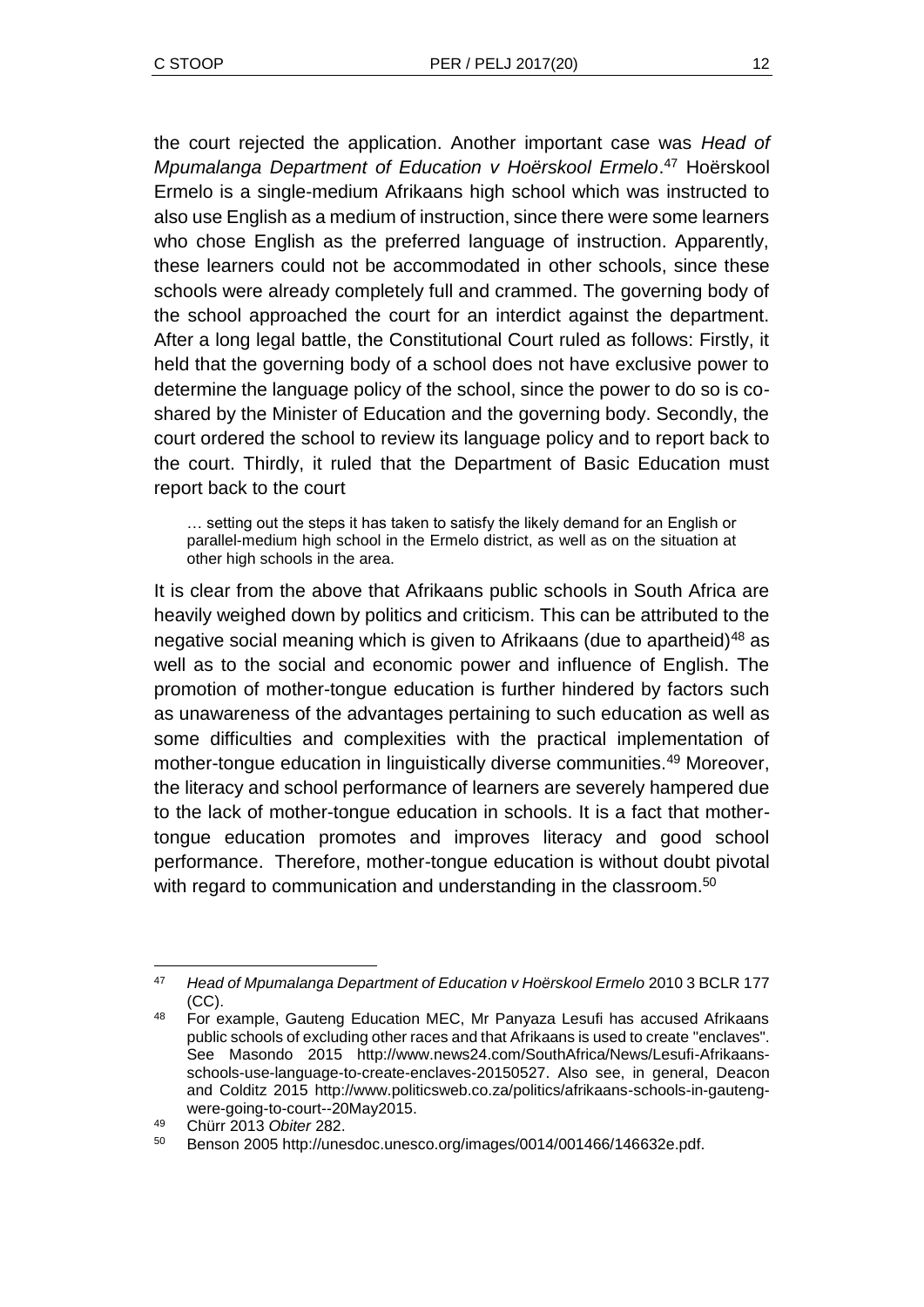Instead of compelling existing single-medium-instruction public schools to change to dual-medium or parallel-medium schools, education departments should rather focus on what can be done in order to promote mother-tongue education in the other official languages. Alternatively, the possibility of mother tongue-based multilingual education (MT-based MLE)<sup>51</sup> must also be considered, especially where "pure" mother-tongue education is not always reasonably practicable. The advantages of a possible MT-based MLE model in a multilingual and multicultural South Africa will be discussed in 4.2 below.

## *3.2 German schools*

The determination of language policy in German schools is different from the determination of language policy in South African schools, since each state in Germany has its own constitution, which means that each state has its own legislation and its own administration relating to education. To put it differently, a federal approach pertaining to educational policy is followed. As a result, legislation and administration in respect of education are mainly the responsibility of each federal state. The national government therefore plays only a subordinate role. In terms of the *Basic Law* and the constitutions of each federal state, the entire German school system is under the supervision of the state as stipulated in article 7(1) of the German *Constitution*. <sup>52</sup> Article 7(1) states the following: "The entire school system shall be under the supervision of the state".

There are no corresponding legislative provisions regarding the language of instruction in German schools. The language of instruction and training at general-education and vocational schools is German.<sup>53</sup> There are exceptions in the school sector, namely several privately maintained schools, all bilingual schools and classes, as well as additional classes in the mother tongue of learners whose mother tongue is not German.<sup>54</sup>

Schleswig-Holstein,<sup>55</sup> for instance, has a Danish minority and these children may attend privately maintained *Ersatzschulen* (alternative schools) in preference to general-education schools. These schools' educational objectives must be in line with the educational objectives of the school types

l

<sup>51</sup> Hereinafter "MT-based MLE".

<sup>52</sup> Hörner *et al Education Systems of Europe* 302.

<sup>53</sup> Hofman *et al Institutional Context of Education Systems* 69.

<sup>54</sup> Hofman *et al Institutional Context of Education Systems* 69; also see Dirim "Migrantensprachen im bilingualen Grundschulunterricht" 95-96.

<sup>55</sup> Schleswig-Holstein is one of the sixteen federal states of Germany.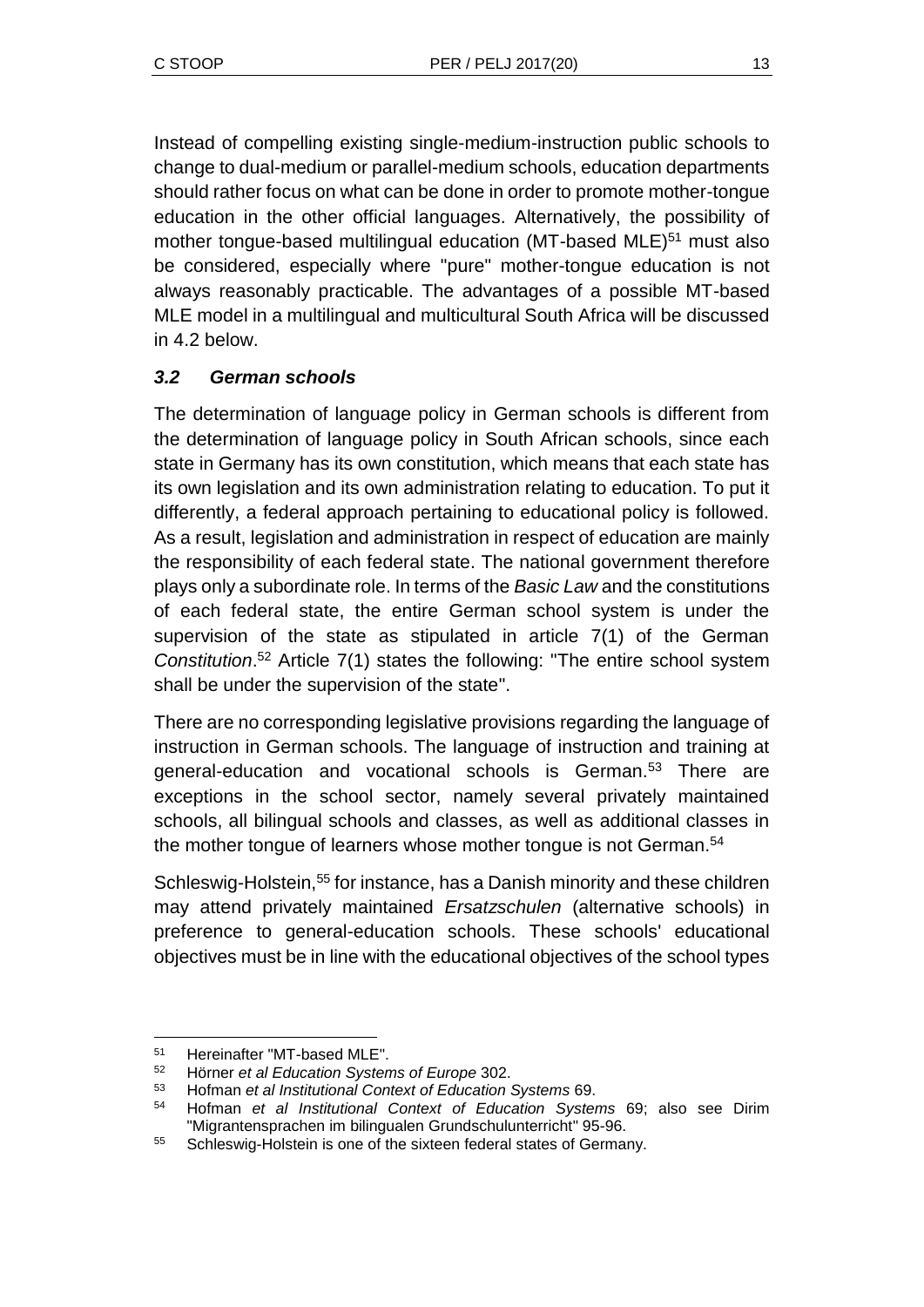provided for in the Schleswig-Holstein *Education Act*. <sup>56</sup> The language of instruction in these schools is Danish, and German is usually a compulsory school subject from Grade 2. Parents have the choice to enrol their children at schools that make provision for the Danish minority. If they choose the latter, the local *Grundschule* (primary school) must be informed that the child/children has/have been accepted and enrolled at a "Danish minority school". 57

Sorbian<sup>58</sup> children in the states of Brandenburg and Sachsen have the opportunity to learn the Sorbian language in either Sorbian or public-sector schools. Specific subjects are taught in the Sorbian language and the Sorbian language is also taught at certain grades or levels of education. All schools in Sachsen, as well as those in the Sorbian settlement area in Brandenburg, teach Sorbian history and culture. Parents also have the choice to enrol their children at Sorbian schools where Sorbian is a compulsory subject, and, sometimes, also the language of instruction.<sup>59</sup> Moreover, Romany, the language of the German Sinti and Romanies, as well as Frisian and Low German in the states of northern Germany, is taken into consideration to varying degrees in schools, in higher-education institutions as well as in adult education.<sup>60</sup>

One should keep in mind that Germany has developed in the last few decades into a multilingual society. This can be attributed to the post-war immigration of workers and refugees. $61$  Germany is without a doubt the migrant destination country in Europe. It has undergone a cultural change in its immigrant population since the 1990s. Although the Turkish community remains the largest immigrant group, immigrants from all over the world are increasingly becoming part of modern German society.<sup>62</sup> The effect of this is that there is also a greater demand for schools to instruct immigrant children<sup>63</sup> in their mother tongue. The German education system has been fiercely criticised of late. The main criticism of this system is its social inequality on the basis of social background, language and immigrant

l <sup>56</sup> *Schleswig-Holsteinisches Schulgesetz* [Schulgesetz-SchulG: Art. I des Gesetzes zur Weiterentwicklung des Schulwesens in Schleswig-Holstein].

<sup>57</sup> Lohmar and Eckhardt *Education System in the Federal Republic of Germany* 19.

<sup>58</sup> Sorbian people are of ethnic Sorbian descent and come from the settlement area of the Sorbs in the states of Brandenburg and Sachsen.

<sup>59</sup> Lohmar and Eckhardt *Education System in the Federal Republic of Germany* 20.

<sup>60</sup> Lohmar and Eckhardt *Education System in the Federal Republic of Germany* 20.

<sup>61</sup> Gogolin "Bilingual Education" 133.

<sup>62</sup> Eckardt 2007 *National Identities* 236.

<sup>&</sup>lt;sup>63</sup> The term "immigrant children" refers to children who are non-German citizens.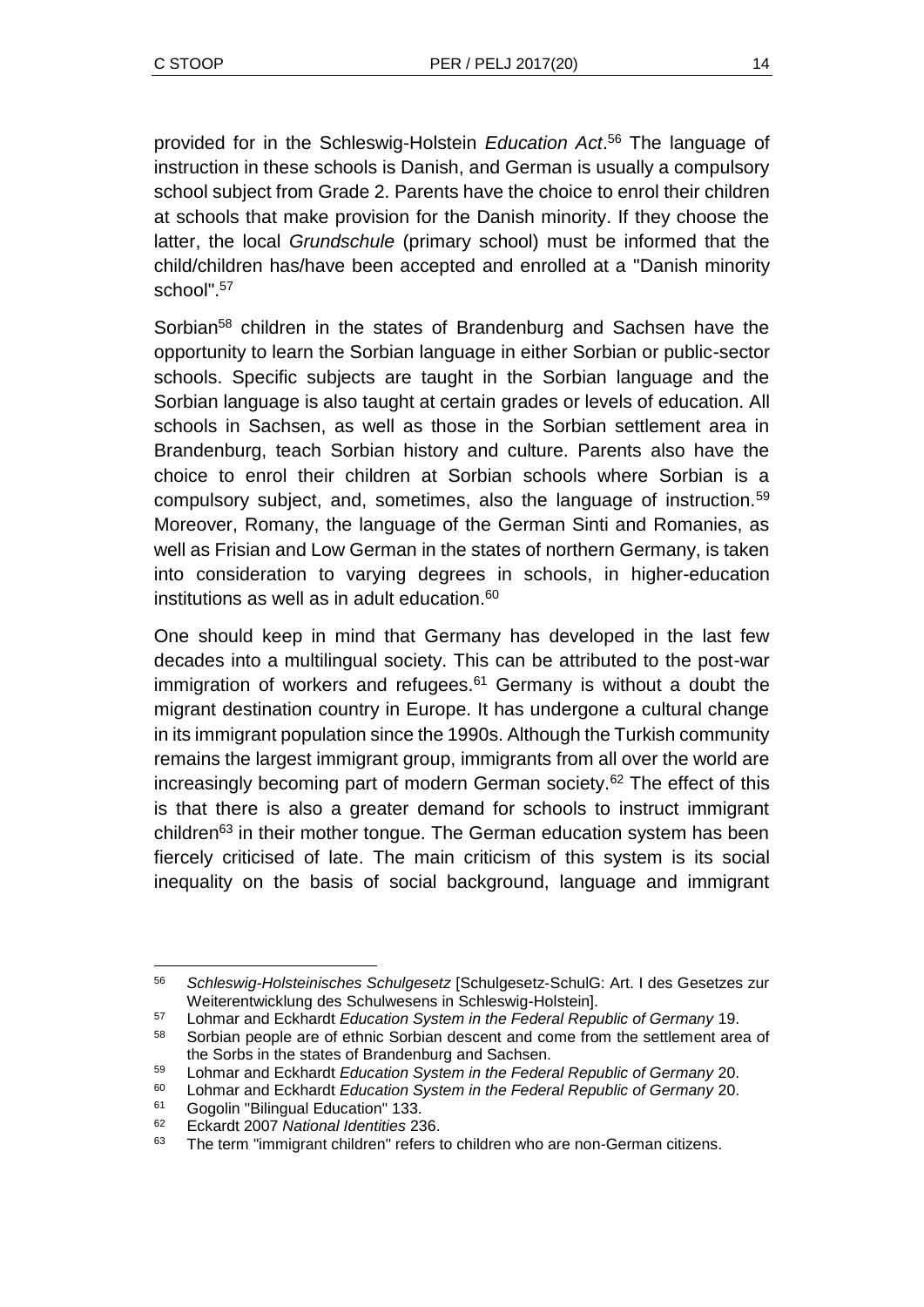status.<sup>64</sup> The PISA<sup>65</sup> reports indicate that the educational attainments of immigrant children in Germany are lacking in comparison with those of German children. There are many reasons for this, but one of the reasons (for purposes of this article) is the "language barrier". PISA data indicates that Germany does not sufficiently accommodate learners who do not speak German. It is therefore necessary that other alternatives be considered. Perhaps one of the solutions could be different or improved education models, an aspect which will be discussed in 4.1 and 4.2 below. Germany's education system has improved over the past decade. Although the education system in general as well as equity in education has improved, <sup>66</sup> the question still remains whether this improvement is sufficient with regard to the mother-tongue education of immigrant children. This will be discussed in 6 below.

One should also keep in mind that education is the main criterion for the successful integration of immigrants. Similarly, German-language skills and good school performances are essential for the successful integration of immigrants in their "new societies".<sup>67</sup> Language acquisition therefore forms an integral part of educational attainment. There are programmes available in Germany that support immigrant children in their educational needs.<sup>68</sup> There is still a great need for German-language teaching among immigrants and it is submitted that the existing methods and teaching concepts need to be further developed, improved and implemented.<sup>69</sup> One could say that the educational attainment of immigrant children is a key indicator in determining how the future integration of immigrants will progress.<sup>70</sup>

The importance of the European directives relating to immigrants and their children must also be emphasised. Directive 77/486/EEC is fundamental when the education of immigrant children is involved. In terms of this

l <sup>64</sup> This was according to PISA (Program for International Student Assessment) conducted by the OECD (Organisation for Economic Cooperation and Development) at schools in participating countries. See a summary of the findings at OECD 2015 http://www.oecd.org/pisa/pisaproducts/39725224.pdf. See also OECD 2015 http://www.oecd.org.pisa/pisaproducts/46581323.pdf.

<sup>65</sup> PISA is the abbreviation for the "Programme for International Student Assessment".<br>66 OECD 2015 http://www.oecd.org/pisa/keyfindings/pisa-2012-results-volume-II ndf

<sup>66</sup> OECD 2015 http://www.oecd.org/pisa/keyfindings/pisa-2012-results-volume-II.pdf.<br>67 Söbp and Özesp 2007 Turkish Studies 101

<sup>67</sup> Söhn and Őzcan 2007 *Turkish Studies* 101.

<sup>&</sup>lt;sup>68</sup> These programmes were previously known as "FörMig" and aimed to utilise German teaching methods that included and involved all streams and grades. However, it now operates under a new name, DivER – Diversity in Education Research. DivER is particularly known for research and teaching on topics such as intercultural education, migration and its consequences for education, as well as multilingualism and language education. See, in general, Universität Hamburg 2015 https://www.diver.unihamburg.de/diver.html.

<sup>69</sup> Miera "German Education Policy". See, in general, Gogolin 2014 *ZFE* 407-431.

<sup>70</sup> Söhn and Özcan 2007 *Turkish Studies* 101.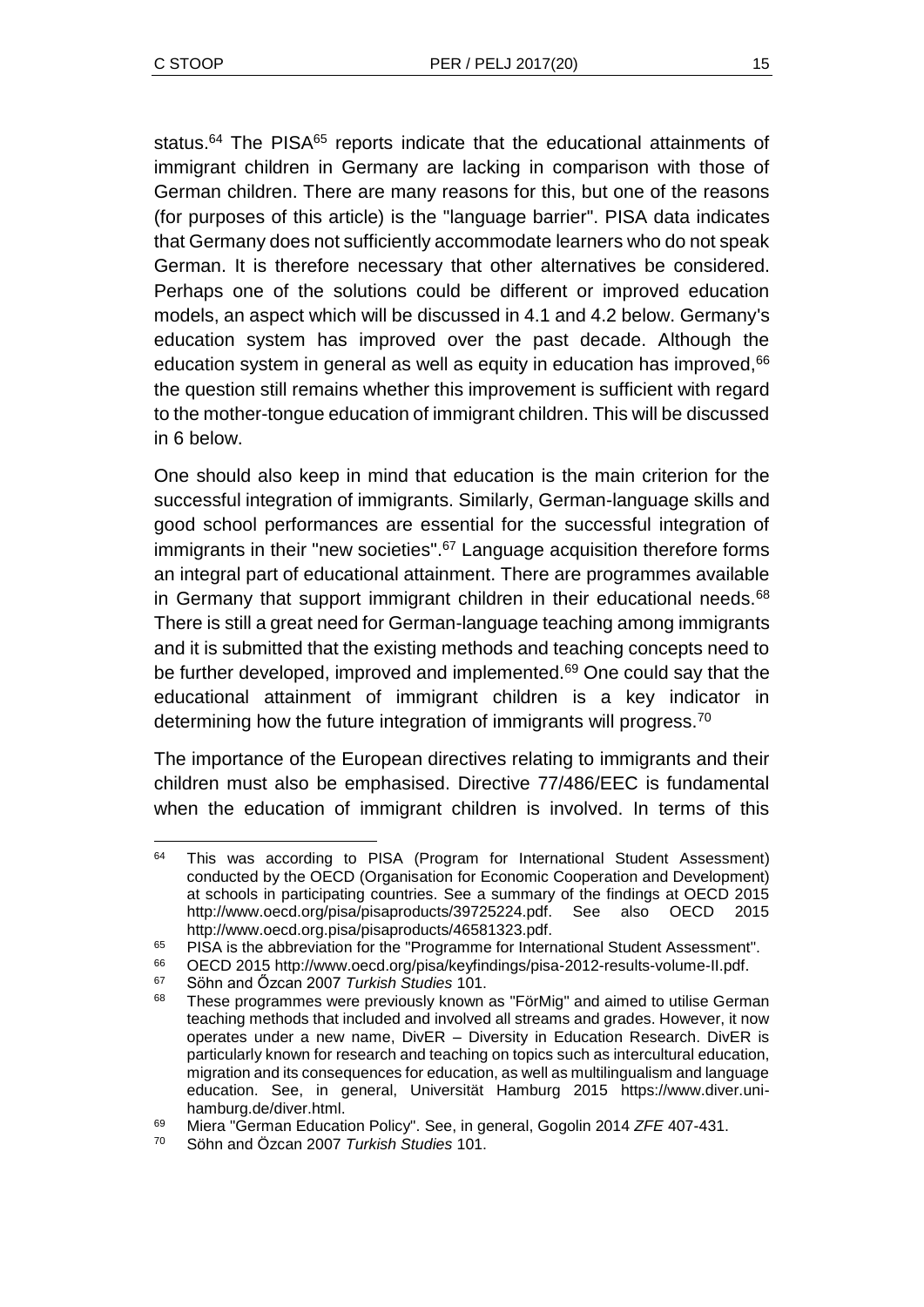directive, European Union (EU) members are obliged to take appropriate measures, in accordance with their national circumstances and legal systems, to ensure that free tuition is available to children of workers who are nationals of another EU member state. This specifically includes: the teaching of the official language of the host state; training teachers for this purpose; and promoting, together with regular education, the mother tongue and culture of the country of origin. There are also several other European directives pertaining to the education of immigrant children, $<sup>71</sup>$  but for the</sup> purposes of this article emphasis will be placed on Directive 77/486/EEC only. Directive 77/486/EEC aims to achieve the following:

- Free tuition, especially the teaching of the official language or languages of the host state, provided that such teaching is adapted to the individual needs of children.
- The training and retraining of teachers who have the responsibility to provide the necessary tuition.
- The promotion of mother-tongue instruction (ie teaching in the mother tongue), teaching these children about their culture as it is in their country of origin, and the provision of regular education, all in cooperation with their country of origin.
- Compliance with the provisions of this directive and notification of the Commission regarding measures taken in compliance with such provisions.

Integration itself is an elusive, sensitive and contradictory concept. For most Germans, integration means acculturating immigrants into German society without taking into consideration pluralism or multiculturalism.<sup>72</sup> It also appears that the effect and importance of the mother-tongue instruction of immigrant children are not sufficiently understood.

It is therefore submitted that the German education system with regard to mother-tongue instruction needs to be reformed in order to improve the educational and linguistic status of immigrant populations. This would certainly contribute to the smooth integration of such immigrant

l

<sup>&</sup>lt;sup>71</sup> Directive 2000/43/EC deals with the prohibition of discrimination in education on the grounds of race and ethnicity; Directive 2003/9/EC deals with minors who apply for asylum, or who are children of asylum seekers, and the access of these minors to the education systems of EU members; Directive 2003/109/EC deals with children whose parents have a legal residence and who hold a term residence permit and the access of such children to school as well as study grants.

<sup>72</sup> Mueller 2006 *Popul Res Policy Rev* 420.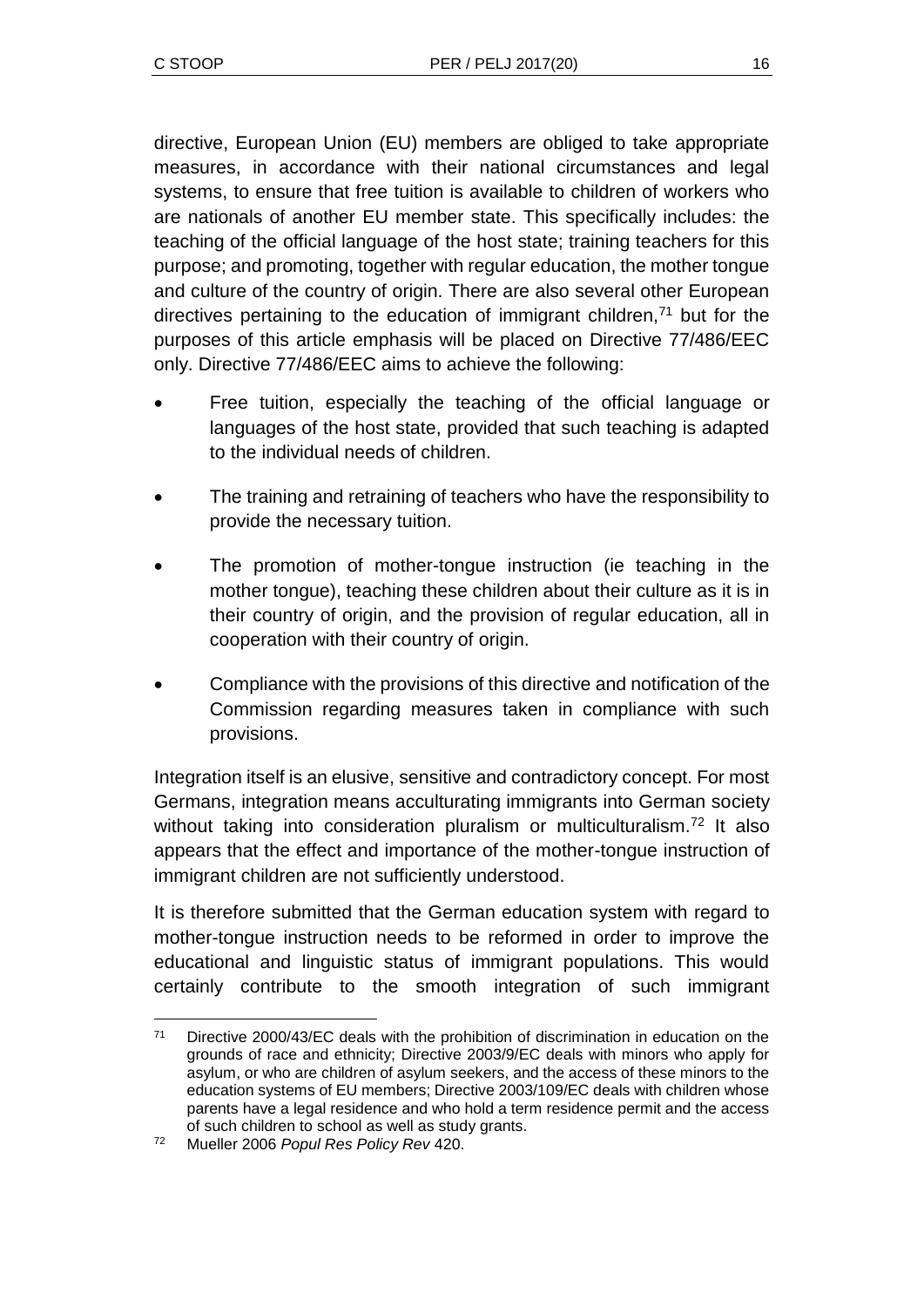populations.<sup>73</sup> MT-based MLE is therefore proposed, especially where "pure" mother-tongue education does not always fit in with the country's national circumstances and/or legal system (one must again keep in mind that the South African curriculum requires all learners to learn at least two languages). This proposed model will be discussed in 4.2 below.

# **4 Education models that promote bilingualism and multilingualism**

There are several education models<sup>74</sup> that could possibly promote mothertongue instruction/education, but the crux is to find the best education model that can promote mother-tongue instruction/education as much as possible. Both South Africa and Germany have certain models in their education systems that strive to promote mother-tongue education.

In South Africa, the use of a bilingual-education model in order to promote mother-tongue education is very popular. The use of MT-based MLE is still fairly new in South Africa and has not been properly implemented. Both these models will be discussed in 4.1 and 4.2 below.

The EU (which Germany is part of) currently has two main education models that promote mother-tongue education:<sup>75</sup>

- a) An integrated model where immigrant children (non-native children) and German children (native children) receive the same education. In other words, immigrant children are included in mainstream education classes and they follow the same curricula as German children.
- b) A separate model, which, in turn, divides into two forms:
	- Transitional arrangements

Immigrant children are separated from other (German) children at school on a temporary basis in order to receive special attention according to their needs. These children may attend some mainstream classes.

Long-term arrangements

l <sup>73</sup> Mueller 2006 *Popul Res Policy Rev* 431.

<sup>74</sup> There are various education models in the world. The best-known education models are mother tongue-based instruction; bilingual education; mother tongue-based bilingual education; multilingual education; transitional bilingual/multilingual education (bridging); maintenance bilingual/multilingual education; immersion of foreignlanguage instruction; and submersion.

<sup>75</sup> Library of Congress 2015 http://www.loc.gov/law/help/non-nativeeducation/european-union.php#programs.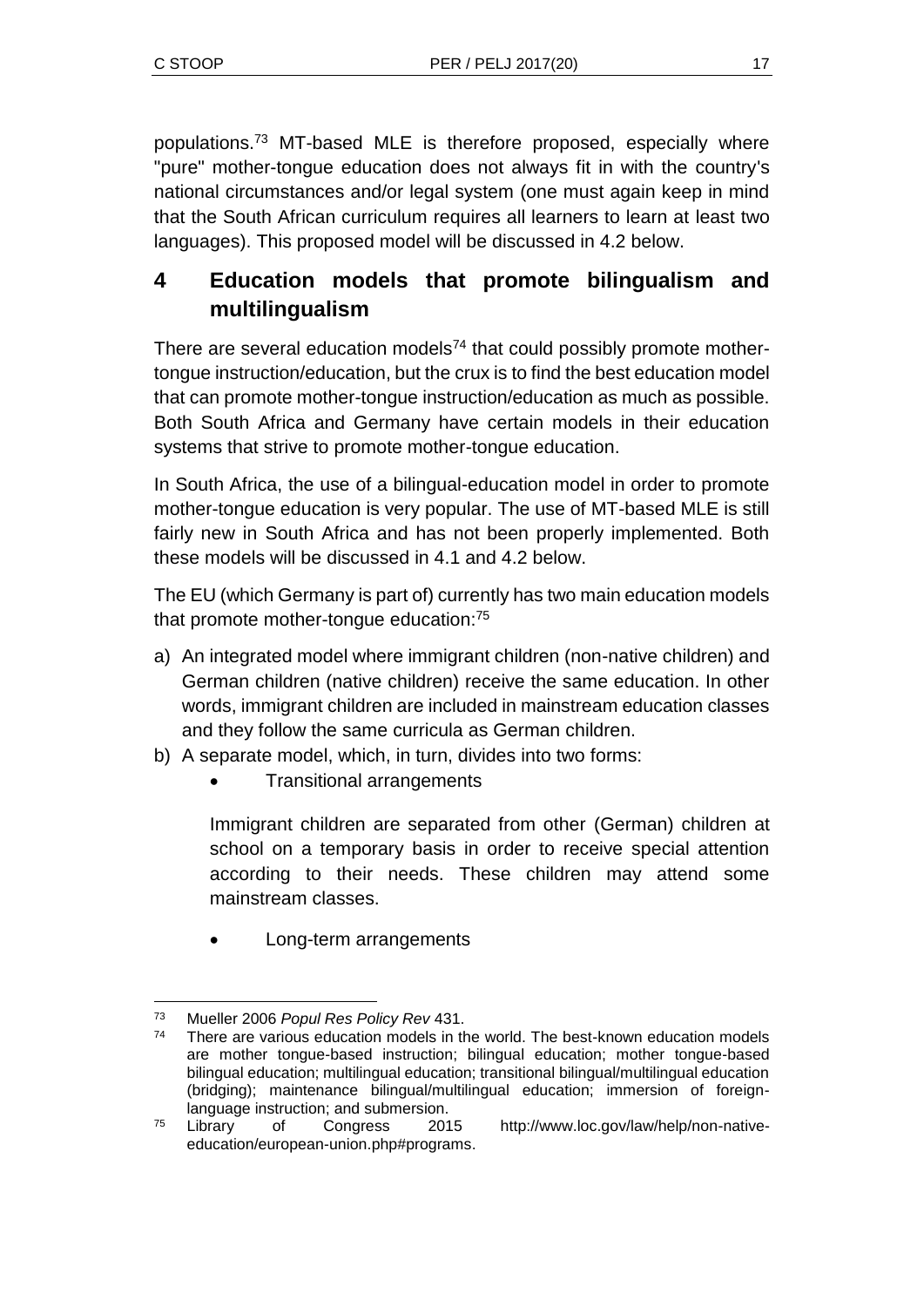Immigrant children are separated from other (German) children for several years according to their competence level in the language of instruction.

It is submitted that the most favourable and advantageous education models (for South Africa and Germany) are bilingual education and/or MTbased MLE as an alternative to single-medium mother-tongue education (where single-medium mother-tongue education is not reasonably practicable). The reason(s) for this will be discussed in 4.1 and 4.2 below.

## *4.1 Bilingual-education model (bilingualism)*

Bilingual education can be defined as teaching of/instruction in academic content in two languages, the mother tongue and a secondary language, where varying amounts of both languages are used consistent with the relevant programme model. In other words, bilingual education encompasses the development of literacy skills in both the mother tongue and the secondary language. Teaching / instruction is also offered in the two languages.<sup>76</sup> Moreover, bilingual education can be divided into additive bilingualism and subtractive bilingualism. Additive bilingualism is that where learners begin their school careers in their mother tongue and continue to receive instruction in their mother tongue until the age of nine or ten, when a secondary language is then introduced and facilitated. Subtractive bilingualism is that where a secondary language hinders the learning of a learner's mother tongue. The secondary language replaces the mother tongue. This usually occurs during secondary-language acquisition and the consequence hereof is that the learner loses or unlearns his or her mother tongue.<sup>77</sup> Subtractive bilingualism is therefore without a doubt incompatible with equal educational opportunities.<sup>78</sup>

It is submitted that additive bilingual education is the most successful and effective form of bilingual education. With additive bilingualism, one can come to the conclusion that two languages (the mother tongue and the secondary language) and cultures are seen as "mutually enriching".<sup>79</sup>

In South Africa, two types of bilingual-education models are favoured, namely the maintaining model and the mainstream model. With regard to the maintaining model, the majority language and the minority language (the

l <sup>76</sup> Söhn "Introduction" 1; also see Cummins "Fundamental Psycholinguistic and Sociological Principles" 19.

<sup>77</sup> Balfour 2007 *Journal for Language Teaching* 3.

 $78$  Equal education opportunities are also referred to as equity in education and can be described as a measure of achievement, fairness and opportunity in education.

<sup>79</sup> Snayers and Du Plessis 2006 *TG* 52-53.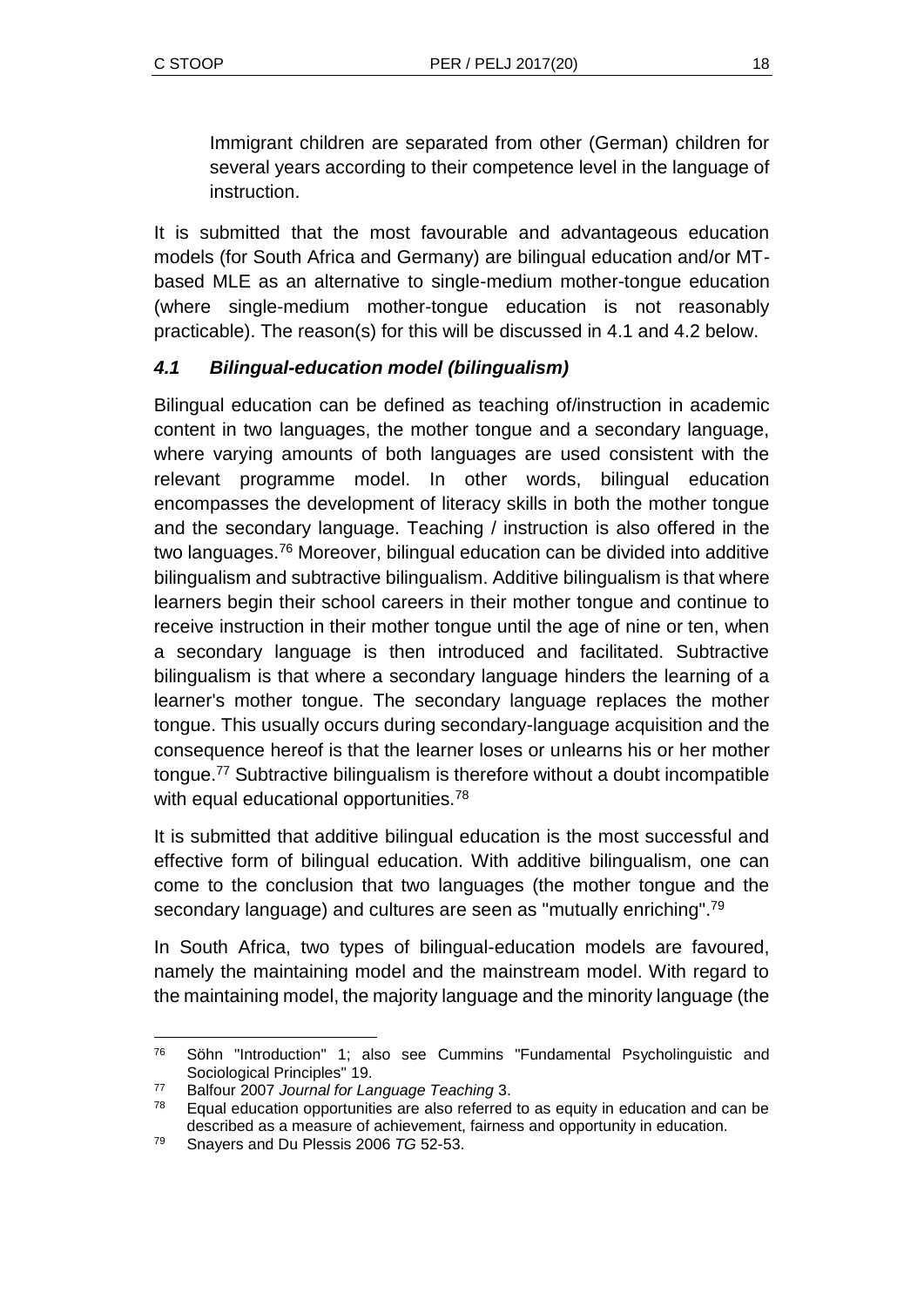mother tongue of a minority of learners) are used throughout the "minority learners'" school career through the use of compartmentalisation. Compartmentalisation, in turn, aims to maintain and increase the use of the minority language and to promote and expand the history and culture of the minority learners. The mainstream model's objective is to make use of two majority languages throughout the learner's school career. The pedagogical goals of both these models are pluralism and enrichment. It is therefore submitted that these two models accentuate the "maintaining and preservation of mother tongue within an education system and the pursuit of strong bilingualism". Mother-tongue education is dominant in both these models, which is excellent evidence of how crucial mother-tongue education  $is.80$ 

Bilingual-education models in Germany, where teaching/instruction takes place in German and a minority language, are very unusual and scarce and evaluation studies on the aforementioned are very difficult and almost nonexistent. It is therefore no secret that Germany gives unsatisfactory support to learners whose mother tongue is not German – as regards both bilingual programmes and education for immigrant learners (children).<sup>81</sup>

The question still needs to be asked whether bilingual education is a sufficient, successful and effective type of instruction which is favourable and advantageous for improving academic achievement. Is there not another type of education model that promotes mother-tongue education to a greater extent? This will be discussed in 4.2 below.

## *4.2 Mother tongue-based multilingual education (MT-based MLE)*

Multilingualism and multilingual education in South Africa differ from multilingualism and multilingual education in Germany. To a certain degree, the circumstances of the two countries are comparable. South Africa has, on the one hand, a multilingual society with its eleven official languages, and Germany, on the other hand, has eventually developed into a multilingual society since the country became an attractive destination for immigrants.<sup>82</sup> It is therefore essential that both these countries should consider an education model(s) that promote multilingualism. One of the most important education models in this regard is the so-called MT-based MLE model.

 $\overline{a}$ <sup>80</sup> Chürr 2013 *Obiter* 284.

<sup>81</sup> Söhn "Introduction" 2.

<sup>82</sup> Altmayer 2009 *SPiL PLUS* 101, 103-104.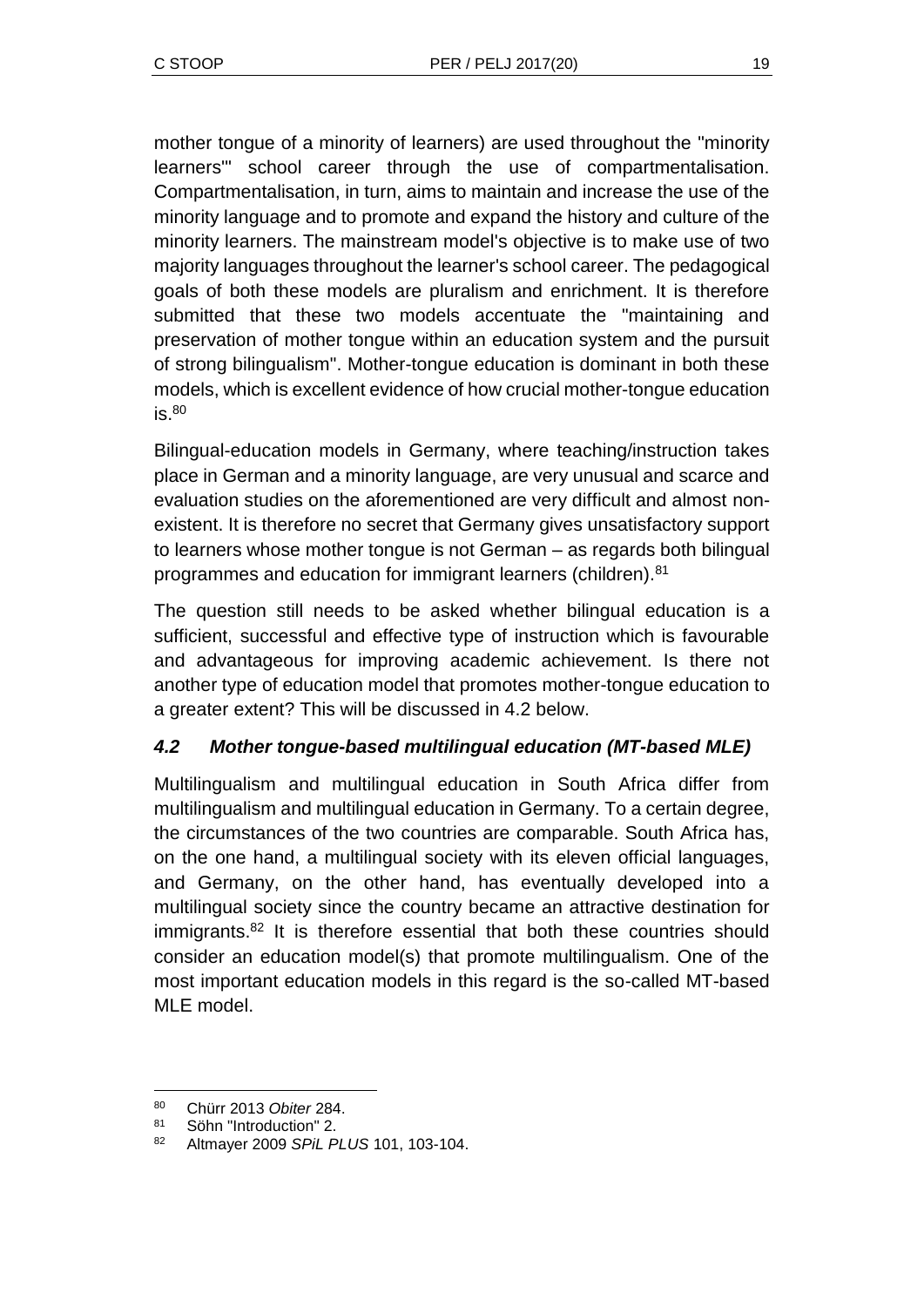l

MT-based MLE signifies "mother tongue first" in education. This means that a child starts his or her schooling (education) in his or her mother tongue and subsequently changes over to additional languages. MT-based MLE can also be described as the use of students' mother tongue and two or more other or added languages as languages of instruction (LoI) in school. In other contexts, the term is used to describe bilingual education across various language groups, with each group using its own mother tongue along with the official school language of instruction.<sup>83</sup>

There is ample evidence that MT-based MLE is advantageous and an auspicious solution for bridging language gaps and inequalities in education, especially in countries with multilingual communities. One can therefore say that children who have access to MT-based MLE are better equipped with language skills in their mother tongues and national languages. When knowledge of a second language (L2) is added to a strongly developed first language (L1), a child is enabled to form multifaceted knowledge networks, which is also known as additive bilingualism. MT-based MLE is the foundation for lifelong learning, since learners are enabled to build a strong educational basis in their mother tongue (L1) as well as a good bridge to a second language (also known as the official language), and, later on, to more additional languages (L3 and  $L4$ ).  $84$ 

The educational value of mother-tongue education with regard to learner performance cannot be measured in monetary terms. Moreover, it can be submitted that the key to school success is based on providing learners with equitable and even-handed learning opportunities. This can be done through the use of mother-tongue education, since such education is fundamental in order to increase access to school and to facilitate learning as well as the learning of a second language.<sup>85</sup> Mother-tongue education also promotes the acquisition of knowledge and understanding, and it advances the development of a learner's cognitive, affective and social skills (also see 1 above). It is also self-evident that mother-tongue education furthers the development of a learner's academic prowess, and the

<sup>83</sup> Malone "Mother Tongue-Based Multilingual Education"; also see Brown 2014 http://www.sites.miis.edu/katiebrown/files/2014/06/K-Brown-Best-Practices-Report.pdf.

<sup>84</sup> Malone "Mother Tongue-Based Multilingual Education"; also see Brown 2014 http://www.sites.miis.edu/katiebrown/files/2014/06/K-Brown-Best-Practices-Report.pdf.

<sup>85</sup> MTB-MLE Network 2015 http://www.mlenetwork.org/caseformtbmle.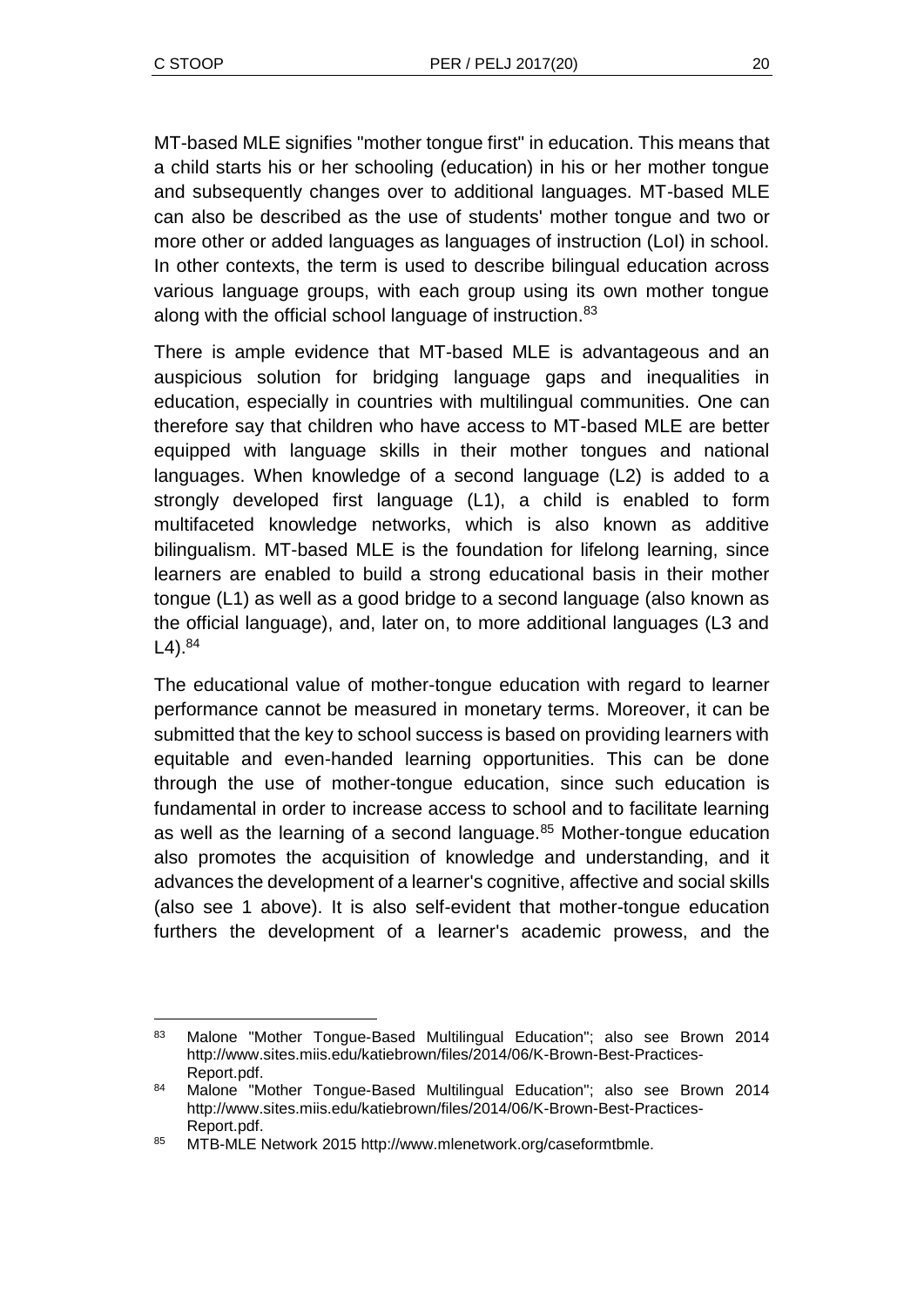importance of the social, psychological and cultural functions of language within the educational context are taken into consideration.<sup>86</sup>

Mother-tongue education has the following objectives:

1. Provides instruction (education) in mother mother tongue 2. Facilitates literacy in mother tongue 3. Changeover to instruction (education) in a national (second) language (but only at a later stage)

When children start their schooling and education, it is a new social environment for them, and, in order to ease this transition, learning in a mother tongue is pivotal, since it provides a bridge from the "known" to the "unknown". 87

The following table is an example of how a progression plan regarding teaching (using languages in a three-language MT-based MLE programme) should  $\text{look} \cdot 88$ 

| Kindergarten         | Kindergarten    | Grade 1                  | Grade 2    | Grade 3                | Grade 4        | Grade 5    | Grade 6        |
|----------------------|-----------------|--------------------------|------------|------------------------|----------------|------------|----------------|
|                      | 2               |                          |            |                        |                |            |                |
| <b>Build fluency</b> | Continue        | Continue oral            | Continue   | Continue               | Continue oral  | Continue   | Continue       |
| in oral L1           | fluency in oral | and written in           | oral and   | oral and               | and written in | oral and   | oral and       |
|                      | L1              | $L1$ :                   | written in | written in             | $L1 + L2$ ;    | written in | written in     |
|                      |                 | systematically           | $L1 + L2$  | $L1 + L2$              | systematically | $L1, L2 +$ | $L1, L2 +$     |
|                      |                 | start oral in            |            |                        | start oral in  | L3         | L <sub>3</sub> |
|                      |                 | L2                       |            |                        | L3             |            |                |
|                      | Begin written   | Begin written            |            | Begin                  | Begin written  |            |                |
|                      | in $L1$         | L <sub>2</sub> (later in |            | oral in L <sub>3</sub> | in $L3$        |            |                |
|                      |                 | the year)                |            |                        |                |            |                |
|                      | Begin oral L2   |                          |            |                        |                |            |                |
|                      | (later in the   |                          |            |                        |                |            |                |
|                      | year)           |                          |            |                        |                |            |                |
| $L1$ for             | $L1$ for        | L1 for                   | $L1$ for   | $L1-L2-L1$             | $L1-L2-L1$ for | $L1-L2-L1$ | $L2-L1$ for    |
| teaching             | teaching        | teaching                 | teaching   | for                    | teaching       | for        | teaching       |
|                      |                 |                          |            | teaching               |                | teaching   |                |

l <sup>86</sup> Le Cordeur 2011 *Litnet Akademies* 436.

<sup>87</sup> MTB-MLE Network 2015 http://www.mlenetwork.org/caseformtbmle.

<sup>88</sup> MTB-MLE Network 2015 http://www.mlenetwork.org/caseformtbmle. The abbreviations L1, L2 and L3 stand for Language 1, Language 2 and Language 3. In other words: a 1<sup>st</sup> language (L1), 2<sup>nd</sup> language (L2) and 3<sup>rd</sup> language (L3).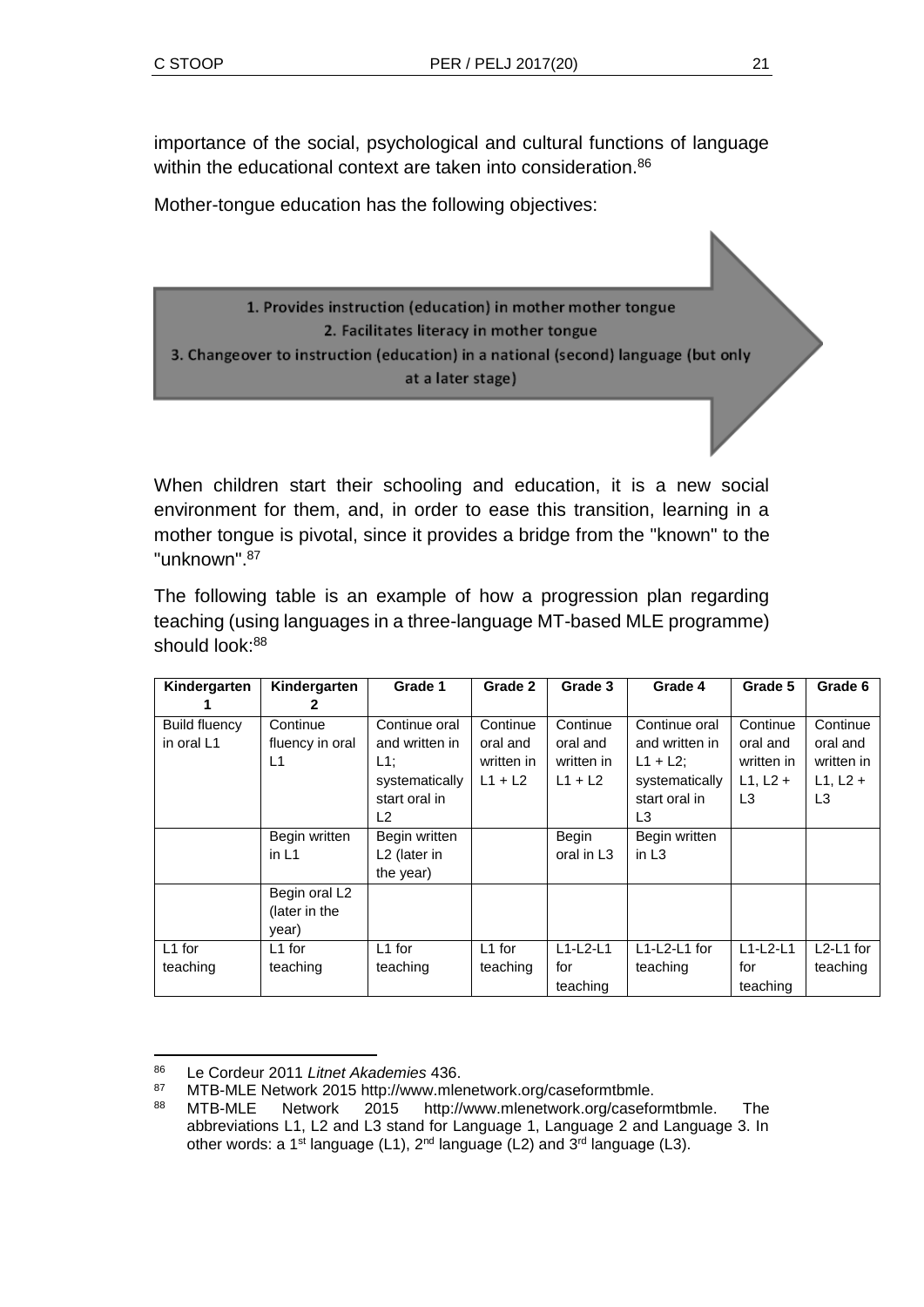It is clear from the above table that the mother tongue is used as the dominant language during instruction and that a second language (a national language other than the mother tongue) and third language are systematically introduced to the child. The child first masters and becomes fluent in his/her own mother tongue, which will enable him or her to learn a new language(s) more easily.

It is true that there is no "one-size-fits-all" method for integrating multiple languages into an education system, but it is not impossible or too farfetched. Language learning in multilingual contexts should be a cohesive process. Languages should not be completely separated from one another, but should rather be placed in collaboration with each other. This will enable learners to develop sensitivity and receptiveness in respect of different languages; to learn several languages and the respective cultures at the same time; to realise and understand the complications and difficulties which exist among languages and cultures; and to become skilful and proficient communicators in multilingual settings.<sup>89</sup> As a result of this, a culture of tolerance and respect will be fostered to the benefit of a world where multilingualism is becoming increasingly important.

It is therefore unequivocally clear that multilingual education has become a burning concern. Multilingual education encompasses multiple practices and challenges at different times for different individuals in various parts of the world and it plays a pivotal role in protecting, safeguarding and maintaining different languages, speech communities, their identities, as well as their linguistic longevity.<sup>90</sup> Although the costs of multilingual education are high, this is but a small price to pay, since the long-term benefits are much more promising. Multilingual education promotes multilingualism, which, in turn, contributes to the development of communication, culture, intellect and economic prosperity.

Lastly, an MT-based MLE model can be advantageous for both the South African and German education systems, since this model means that a child's education will start with his or her mother tongue and additional languages (national languages) will be added at a later stage only. Nonetheless, as to which model will work best remains an open question and it is necessary to consider the unique situation and circumstances of each country. It must not be forgotten that monolingual education is not sustainable in multilingual and fast-growing multilingual nations.

l <sup>89</sup> UNESCO *Why and How Africa Should Invest in African Languages* 26.

<sup>90</sup> Stavans and Hoffmann *Multilingualism* 228.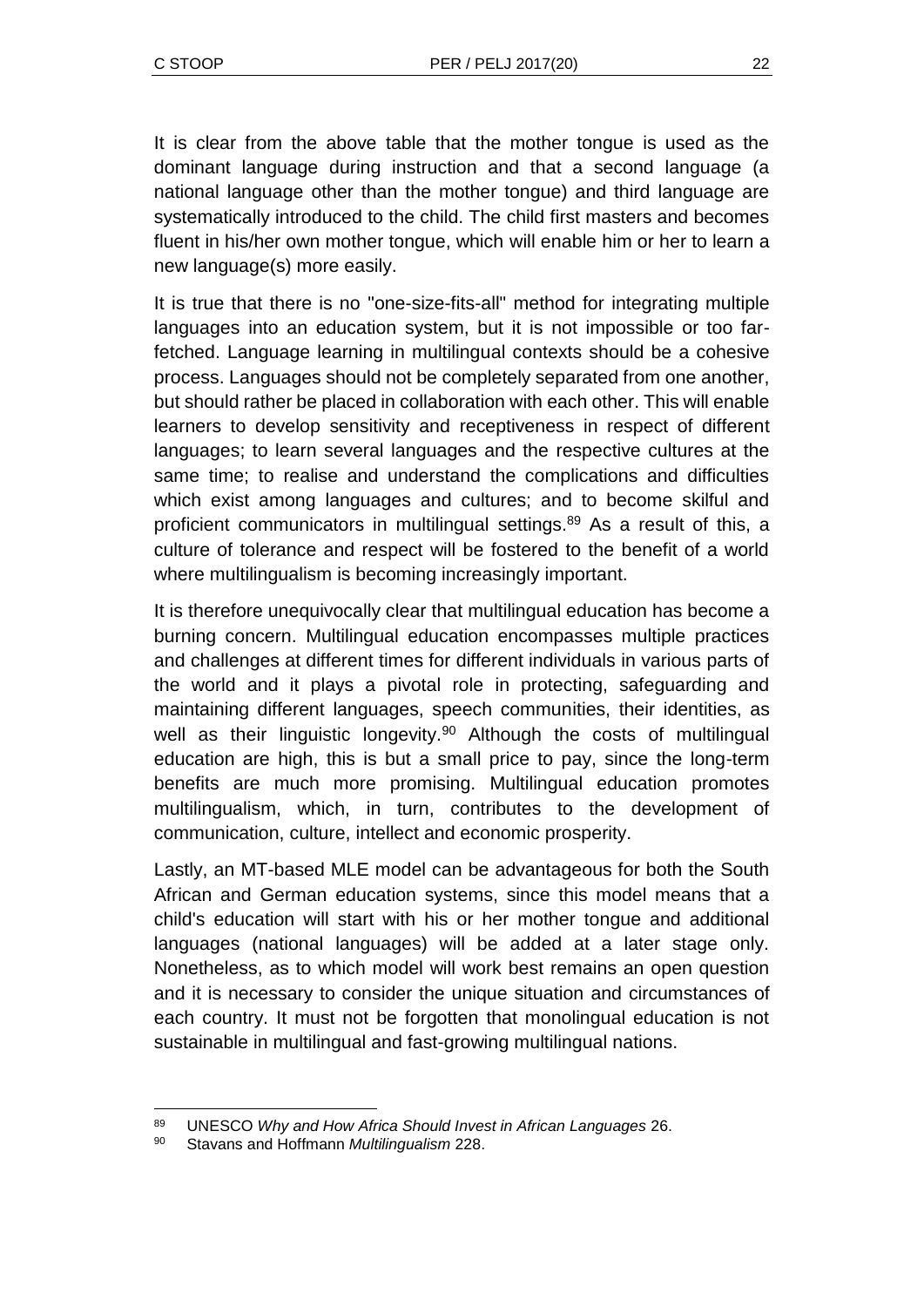## **5 International instruments**

There are several international instruments that emphasise the cardinal importance of language and mother-tongue education. It is impossible to discuss all of them in one article, so, for the purposes of this article, only two international instruments will be discussed. Both South Africa and Germany are states parties to them.

## *5.1 Convention against Discrimination in Education*

Article 5(1)(c) of the Convention stipulates that states parties agree that

… it is essential to recognise the right of members of national minorities to carry on their own education activities, including the maintenance of schools and, depending on the educational policy of each state, the use or the teaching of their own language.

## *5.2 United Nations Convention on the Rights of the Child*

The *United Nations Convention on the Rights of the Child* is also important in the discussion of language and education, and child rights and parental rights need to be emphasised:

### *5.2.1 Child rights*

Article 30 provides that, in those states in which ethnic, religious or linguistic minorities or persons of indigenous origin exist, a child belonging to such a minority or who is indigenous, shall not be denied the right, in community with other members of his or her group, to enjoy his or her own culture, to profess and practise his or her own religion, or to use his or her own language.

### General Comment 7 provides that

[Y]oung children are holders of all rights enshrined in the Convention. Early childhood (from birth to 8 years) is a critical period for realisation of these rights. Programmes and policies are required to realise rights in early childhood. These policies and programmes must recognize and incorporate diversities in culture, language, and child rearing.<sup>91</sup>

### *5.2.2 Parental rights*

Article 29(1)(c) provides that

[S]tates parties agree that the education of the child shall be directed to the development of respect for the child's parents, his or her own cultural identity, language and values, for the national values of the country in which the child is living, the country from which he or she may originate, and for civilizations different from his or her own.

l <sup>91</sup> See, in general, Prinsloo 2007 *SALALS* 34-35.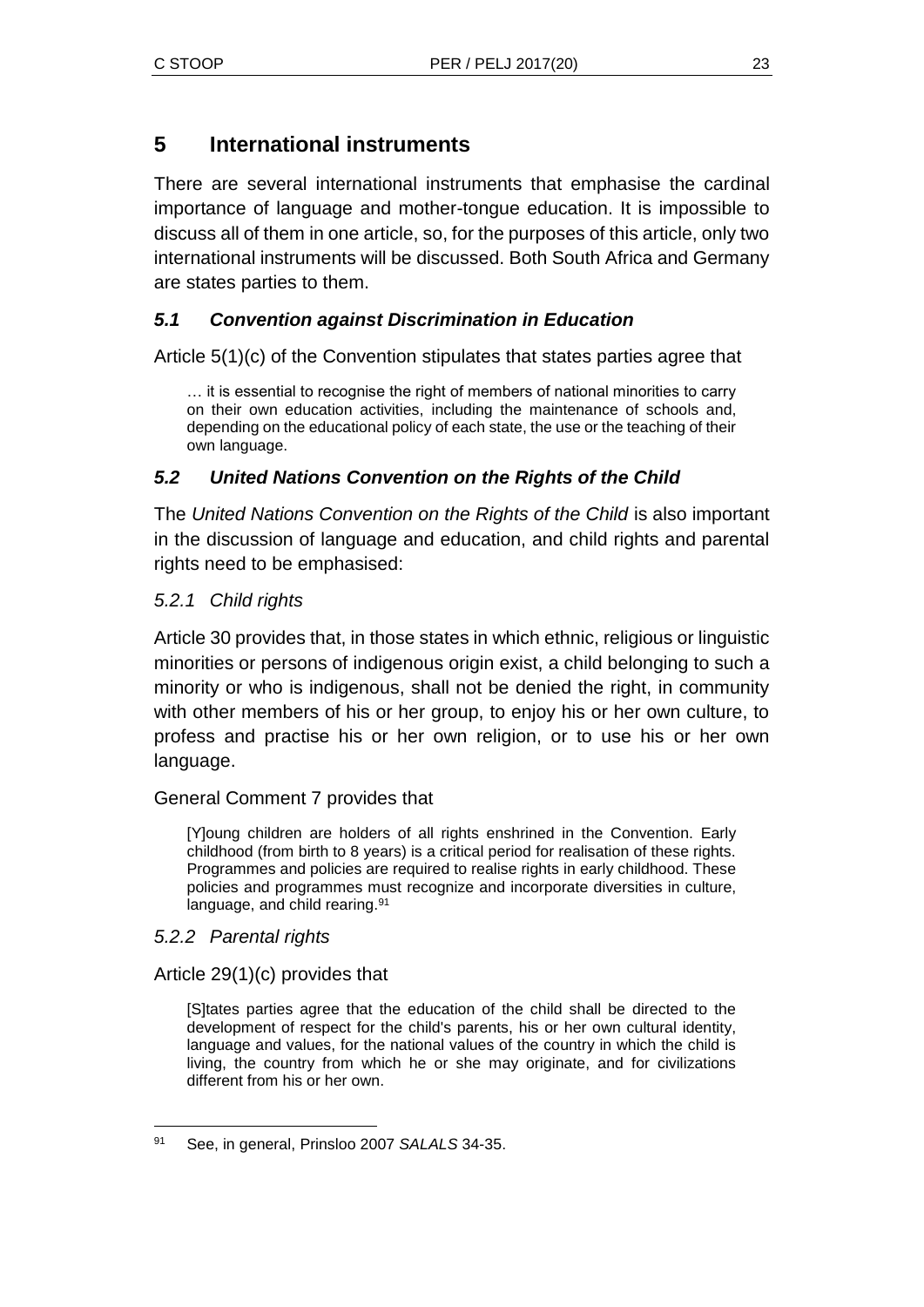#### Article 5 also stipulates that

States parties shall respect the responsibilities, rights and duties of parents or, where applicable, the members of the extended family or community as provided for by local custom, legal guardians or other persons legally responsible for the child, to provide, in a manner consistent with the evolving capacities of the child, appropriate direction and guidance in the exercise by the child of the rights recognized in the Convention.

It is clear that both South Africa and Germany are bound by international instruments (treaties) such as the two discussed above, and that these countries should try their utmost best to promote mother-tongue education where reasonably possible, achievable and practicable.

## **6 Lessons for South Africa and Germany**

It seems that the education systems of South Africa and Germany fall short where multilingual education is concerned. Both these countries can learn valuable lessons in order to promote multilingual education.

In South Africa, the implementation of mother-tongue education (especially with regard to the official African languages) needs drastic attention. In Germany, the implementation of mother-tongue education for immigrant children also needs urgent attention. Both these countries can benefit from an education system which promotes mother-tongue education with regard to official African languages (in the case of South Africa) and, in Germany's case, with regard to the mother-tongue education of immigrant children. Literacy difficulties and poor school performance can be attributed to a lack of mother-tongue education, since many learners in the foundation phase and the majority of learners in the intermediate and secondary phases in South Africa as well as in Germany are not instructed in their mother tongue.

The South African government must encourage and promote official African languages in order for learners of these languages also to have the opportunity to be instructed in their mother tongue. The vocabulary and lexis of these languages have to be expanded and emphasis should be on the proper training of teachers as well as on improving the skills of teachers who are inexperienced and who are struggling with the workload and responsibilities. Dr Nick Taylor of the National Education Evaluation and Development Unit (NEEDU) at the Department of Basic Education in South Africa states: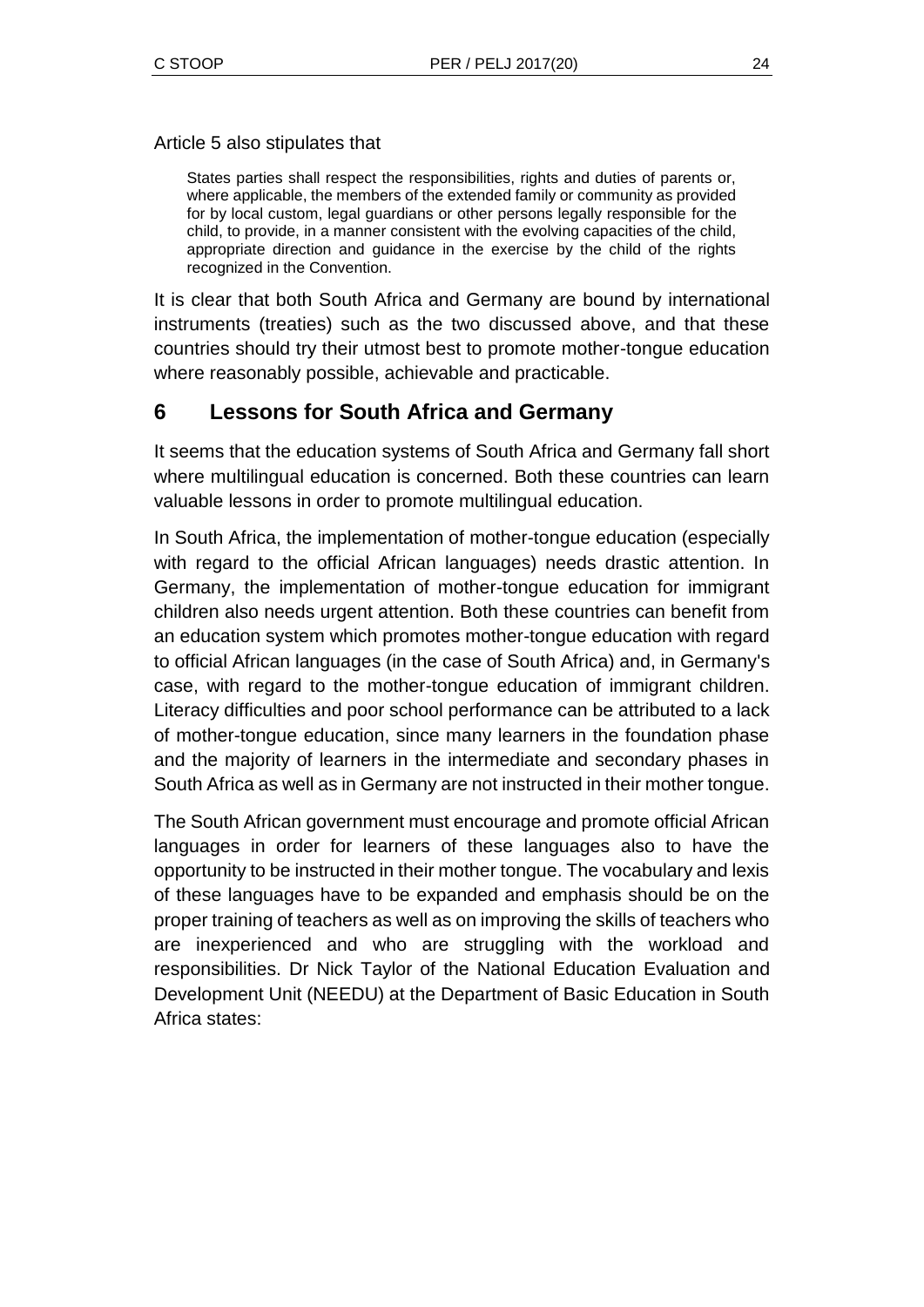$\overline{a}$ 

The country's failing education system is embedded in teachers who can't teach and largely do not have a grasp of the curriculum, which is the fundamental problem.<sup>92</sup>

Moreover, parents and teachers need to undergo an "attitude shift" in respect of the importance of mother-tongue education in order to develop and promote such education, especially with regard to non-dominant official languages in South Africa.

It is submitted that the German government should strongly consider a language policy Act pertaining to education. This can be a national Act, or every federal state should adopt its own language policy Act setting out clearly how the mother tongue of children (immigrant children) whose mother tongue is not German, can be accommodated. This will be an extremely difficult task, but Germany can, for example, incorporate the following in such a language policy Act: mother-tongue education will be given to learners whose mother tongue is not German, but only when it is reasonably practicable. It would be deemed "reasonably practicable" to make provision for mother-tongue education in a language other than German if no fewer than 40 learners in grades 1 to 4 or 35 learners in Grade 5 and upwards request a preferred language at a particular school. This must, of course, be done in collaboration with all the stakeholders and by taking into account the circumstances of the school in general. The cost of accommodating education in a preferred mother-tongue as well as the availability of facilities and educators are also important factors to take into consideration. Germany is being fiercely criticised owing to the poor school performance of immigrant children. In order to rectify the situation, it is necessary to adopt a language policy Act pertaining to education that provides for these children.

Therefore, in situations and circumstances where "pure" mother-tongue education is not reasonably practicable, an MT-based MLE model is proposed in order to promote mother-tongue education and also multilingualism. This will enable students from non-dominant communities to achieve their educational goals and to successfully take part in the education system. Moreover, with an MT-based MLE model, special rights are given to the dominant language(s), but protection and legal rights are also given to minority languages.<sup>93</sup>

<sup>92</sup> Cook 2015 http://www.mediaclubsouthafrica.com/youth-and-education/43 culture/culturenews/3555-south-africa-s-mother-tongue-education-problem.

<sup>93</sup> See, in general, Malone "Mother Tongue-Based Multilingual Education".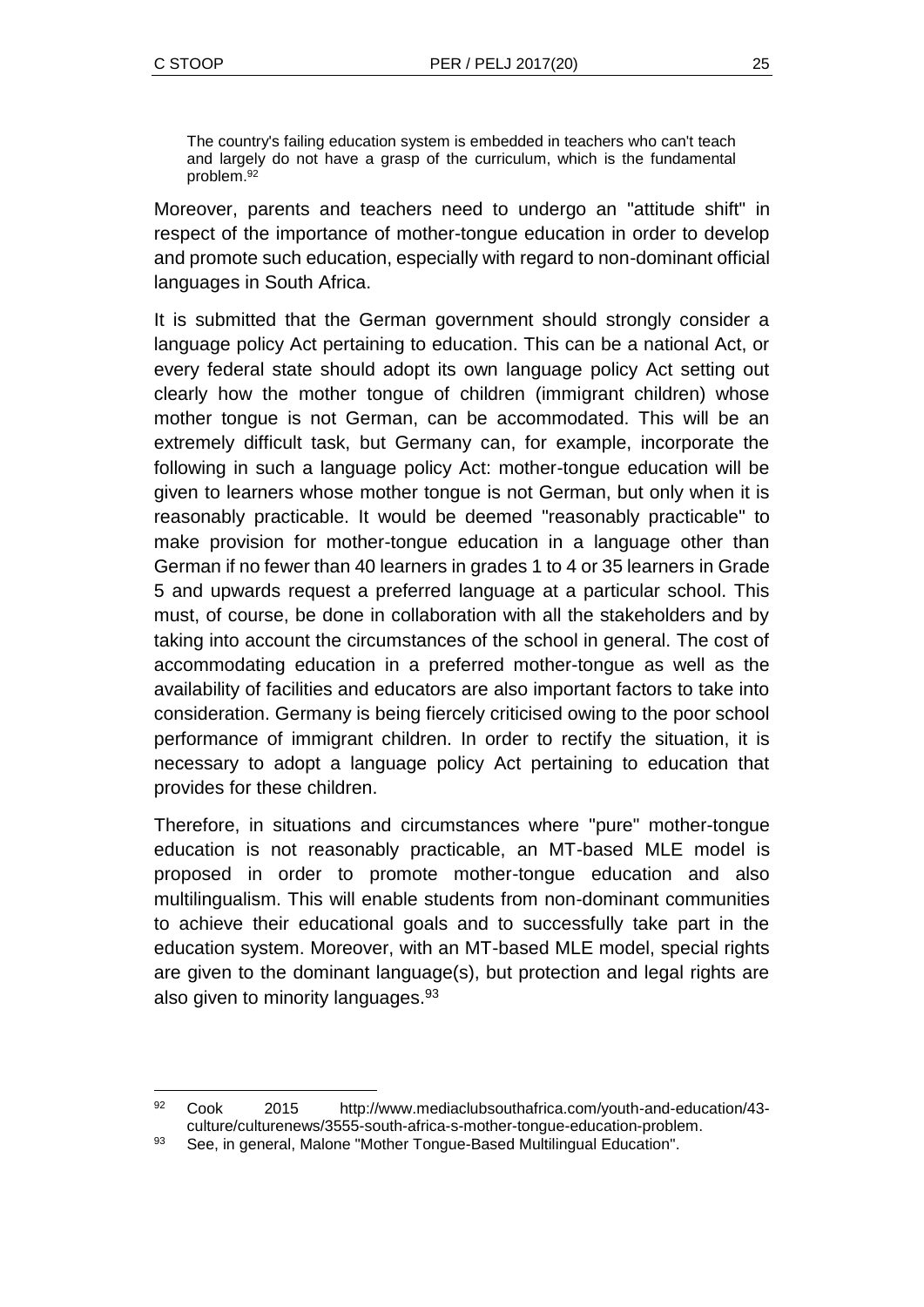In short, South Africa and Germany should

… normalise multilingualism for social cohesion, individual and social development through language policies that build the natural mastery of two or more languages. Such policies should be embedded in the social vision of a country, operationalised in legislation, and reflected in planning, budgeting and research covering all societal sectors.<sup>94</sup>

## **7 Conclusion**

Use of the mother tongue is seen as one of the most effective ways of promoting sound citizenship. It is said that use of the mother tongue works automatically in the mind of a person promotes emotional stability.<sup>95</sup> Moreover, mother tongue and identity are interrelated, and the mother tongue is of cardinal importance for the protection and safeguarding of one's own culture. The importance of mother-tongue education must therefore not be underestimated. Mother-tongue education is undoubtedly regarded as pivotal for a learner's academic prowess, for good school performance and for the shaping of a dynamic identity and sense of belonging. Mother-tongue education not only develops a learner's abilities in his or her own mother tongue, but also develops and promotes a learner's abilities in a second (or more) language(s).<sup>96</sup> The extent to which a learner's mother tongue is developed and promoted is also a strong indicator and prognosticator of the development of such a learner's second (or more) language. In turn, a solid foundation in one's mother tongue also has a favourable impact on multilingualism.

The universal importance and growth of multilingualism have created a linguistic reality that results in new educational requirements. Technological advances and progress, as well as the high demand for international communication and mobility, have led to the need for and desire of people to have knowledge and a better understanding of more than one language. Furthermore, far greater recognition and acknowledgement of minority languages in countries all over the world have produced an immense increase in and intensification of multilingualism.<sup>97</sup>

South Africa with its eleven official languages and Germany, which has developed in the last few decades (due to immigration) into a multilingual society, have no choice but to promote multilingualism. It is therefore proposed that both these countries should, in order to promote multilingualism, implement MT-based MLE models where "pure" mother-

l <sup>94</sup> UNESCO *Why and How Africa Should Invest in African Languages* 10.

<sup>95</sup> Möller "Die Relevanz der Sprache" 158.

<sup>96</sup> Ammann *Im Kollektiv ist Sprache Macht* 10.

<sup>97</sup> Stavans and Hoffmann *Multilingualism* 228.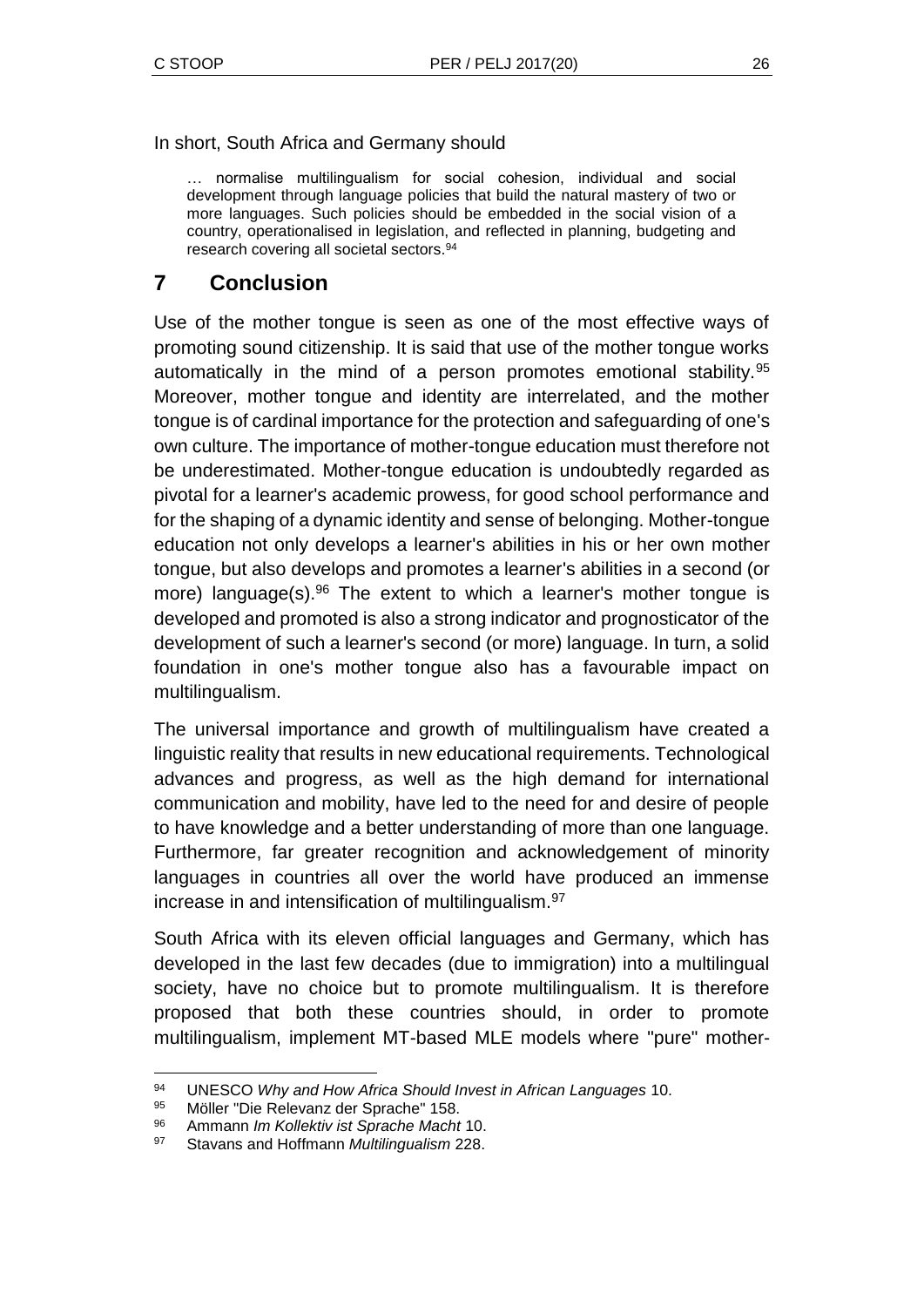tongue education is not possible. Of course, this is dependent on the reasonable practicability thereof as well as factors such as learner numbers, the availability and readiness of facilities and educators, and the financial impact of such a model.

The implementation of an MT-based MLE model does not mean that ethnic individuality, identity or roots should be lost. Rather, such a model aims to recognise differences and it advances the maintenance of the linguistic distinctiveness of different people who come in contact with one another.

In a multilingual world, the following should always be remembered: "Language is the blood of the soul into which thoughts run and out of which they grow". 98

## **Bibliography**

## **Literature**

Altmayer 2009 *SPiL PLUS* Altmayer C "Mehrsprachigkeit und Schulerfolg – die europäische (deutsche) Perspektive" 2009 *SPiL PLUS* 101-110

Ammann *Im Kollektiv ist Sprache Macht* Ammann D *Im Kollektiv ist Sprache Macht* (Bachelor + Master Publishing Hamburg 2014)

Balfour 2007 *Journal for Language Teaching* Balfour RH "Mother-tongue Education or Bilingual Education for South Africa: Theories, Pedagogies and Sustainability" 2007 41(2) *Journal for Language Teaching* 1-16

Benson and Kosonen "Introduction"

Benson C and Kosonen K " Introduction" in Benson C and Kosonen K (eds) *Language Issues in Comparative Education: Inclusive Teaching and Learning in Non-dominant Languages and Cultures* (Sense Rotterdam 2013) 1-18

Beukes "First Ten Years of Democracy"

Beukes AM "The First Ten Years of Democracy: Language Policy in South Africa" Paper presented at the *Xth Linguapax Congress on Linguistic Diversity, Sustainability and Peace* (2004 Barcelona)

l <sup>98</sup> Lee 2013 http://www.harvardpolitics.com/hprgument-posts/blood-of-the-soul/.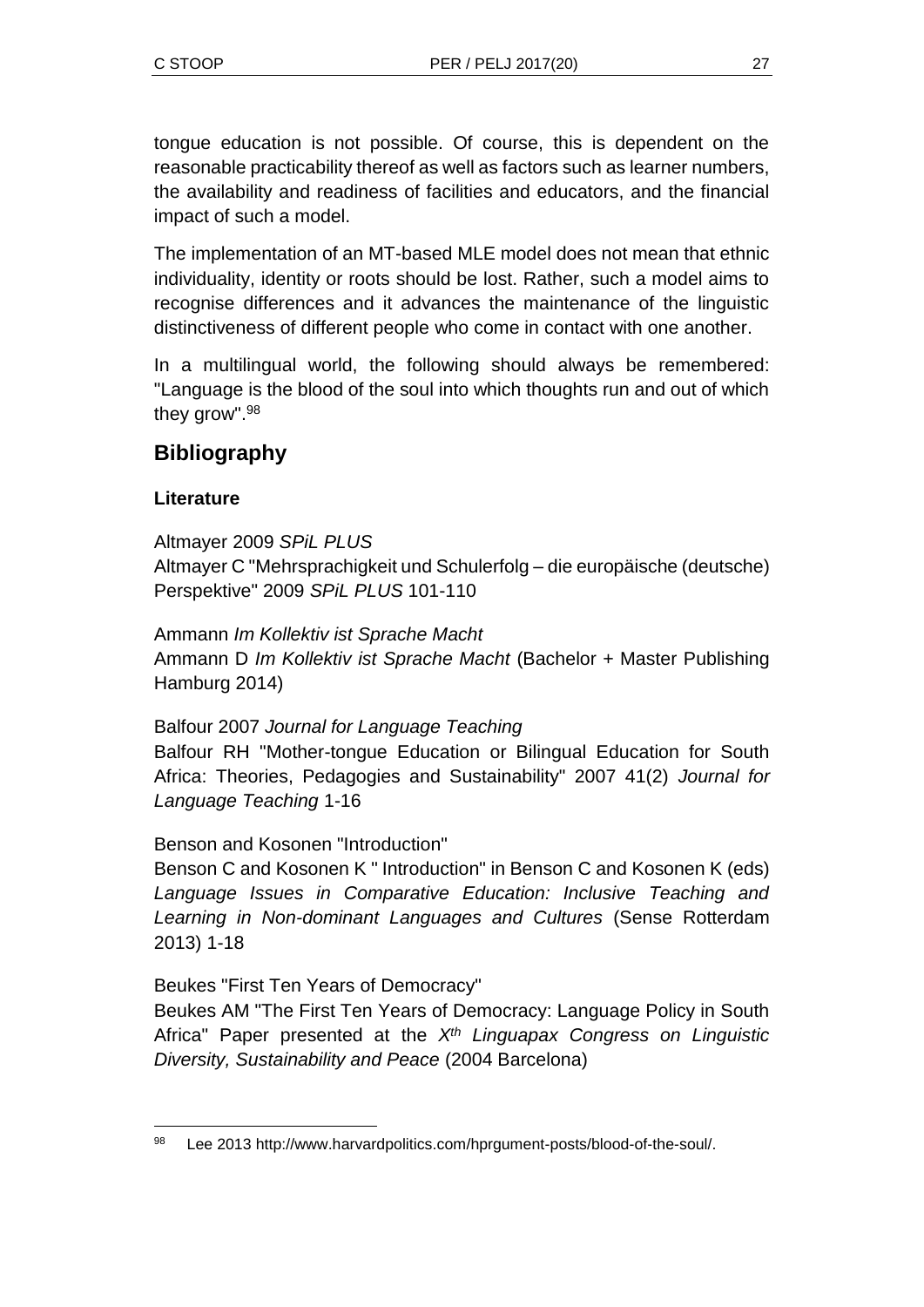#### Bonthuys 2006 *IJLPF*

Bonthuys E "The Best Interests of Children in the South African Constitution" 2006 *IJLPF* 23-43

### Byram "Languages and Identities"

Byram M 2006 "Languages and Identities" in *Proceedings of the Intergovernmental Conference on Languages of Schooling: Towards a Framework for Europe* (2006 Strasbourg)

#### Chürr 2013 *Obiter*

Chürr C "The Right to Mother-Tongue Education: Practicable or Not?" 2013 *Obiter* 274-304

Cummins "Fundamental Psycholinguistic and Sociological Principles" Cummins J "Fundamental Psycholinguistic and Sociological Principles Underlying Educational Success for Linguistic Minority Students" in Skutnabb-Kangas T *et al* (eds) *Social Justice Through Multilingual Education* (Bristol Multilingual Matters 2009) 19-35

Dirim "Migrantensprachen im bilingualen Grundschulunterricht" Dirim I "Migrantensprachen im bilingualen Grundschulunterricht" in Röhner C, Henrichwork C and Hofps M (eds) *Europäisierung der Bildung: Konsequenzen und Herausforderungen für die Grundschulpädagogik* (VS Verlag für Sozialwissenschaften Wiesbaden 2009) 95-102

#### Eckardt 2007 *National Identities*

Eckardt F "Multiculturalism in Germany: From Ideology to Pragmatism – and Back?" 2007 *National Identities* 235-245

Fleisch and Woolman 2007 *SAJHR*

Fleisch B and Woolman S "On the Constitutionality of Single-Medium Public Schools" 2007 *SAJHR* 34-67

#### Gogolin "Bilingual Education"

Gogolin I "Bilingual Education – The German Experience and Debate" in Söhn J (ed) *The Effectiveness of Bilingual School Programs for Immigrant Children* (Wissenschaftszentrum Berlin für Sozialforschung Berlin 2005) 133-145

Gogolin 2014 *ZFE*

Gogolin I "Stichwort: Entwicklung sprachlicher Fähigkeiten von Kindern und Jugendlichen im Bildungskontext" 2014 *ZFE* 407-431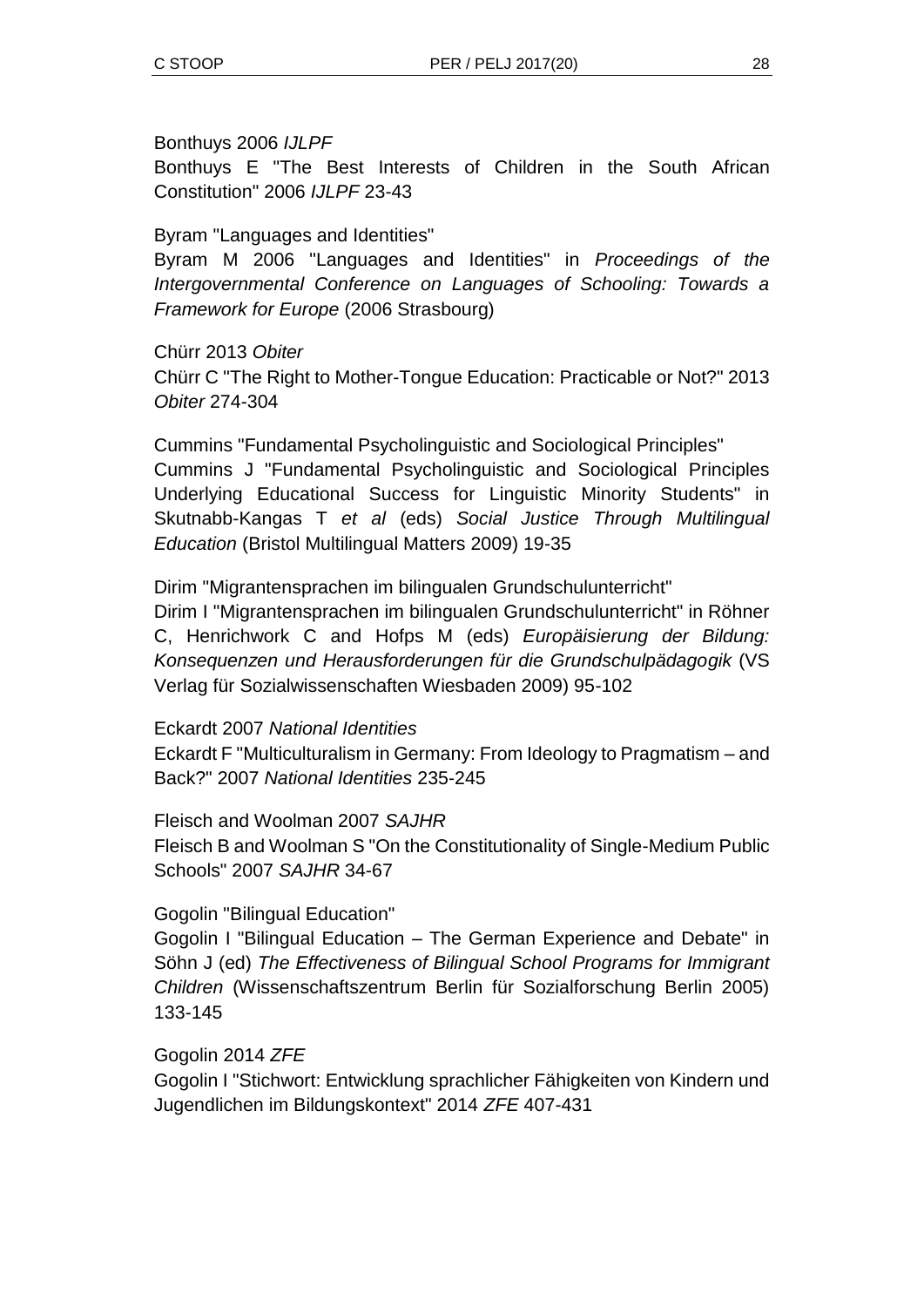Gustafson "Geopolitics of Global Citizenship"

Gustafson L "The Geopolitics of Global Citizenship" in Langran I and Birk T (eds) *Globalization And Global Citizenship: Interdisciplinary Approaches*  (Routledge London 2016) 129-142

Hofman *et al Institutional Context of Education Systems* Hofman RH *et al Institutional Context of Education Systems in Europe: A Cross-country Comparison on Quality and Equity* (Kluwer Dordrecht 2004)

Hörner *et al Education Systems of Europe* Hörner W *The Education Systems of Europe* (Springer Dordrecht 2007)

Le Cordeur 2011 *Litnet Akademies*

Le Cordeur M "Moedertaalgebaseerde Tweetalige Onderwys: 'n Moontlike Oplossing vir Suid-Afrika se Geletterdheids- en Syfervaardigheidsprobleme" 2011 *Litnet Akademies* 435-461

Lohmar and Eckhardt *Education System in the Federal Republic of Germany*

Lohmar B and Eckhardt T *The Education System in the Federal Republic of Germany 2011/2012* (Ministers of Education and Cultural Affairs of the Länder in the Federal Republic of Germany Bonn 2013)

Lubbe 2006 *SPiL PLUS* Lubbe J "Afrikaans-Moedertaalonderrig Onder Beleg" 2006 *SPiL PLUS* 55- 74

Malan K "Die Grondwet, Onderwysowerhede en die Pad Vorentoe vir Afrikaanse Skole" 2010 *TG* 261-284

Malherbe 2004 TSAR

Malherbe R "Equal Educational Opportunities in South Africa: The Constitutional Framework" 2004 *TSAR* 427-447

Malherbe "Education Rights" Malherbe R "Education Rights" in Boezaart T (ed) *Child Law in South Africa* (Claremont Juta 2009) 399-419

Malone "Mother Tongue-Based Multilingual Education"

Malone S "Mother Tongue-Based Multilingual Education: Implications for Education Policy" in *Seminar on Education Policy and the Right to Education: Towards More Equitable Outcomes for South Asia's Children* (2007 Kathmandu)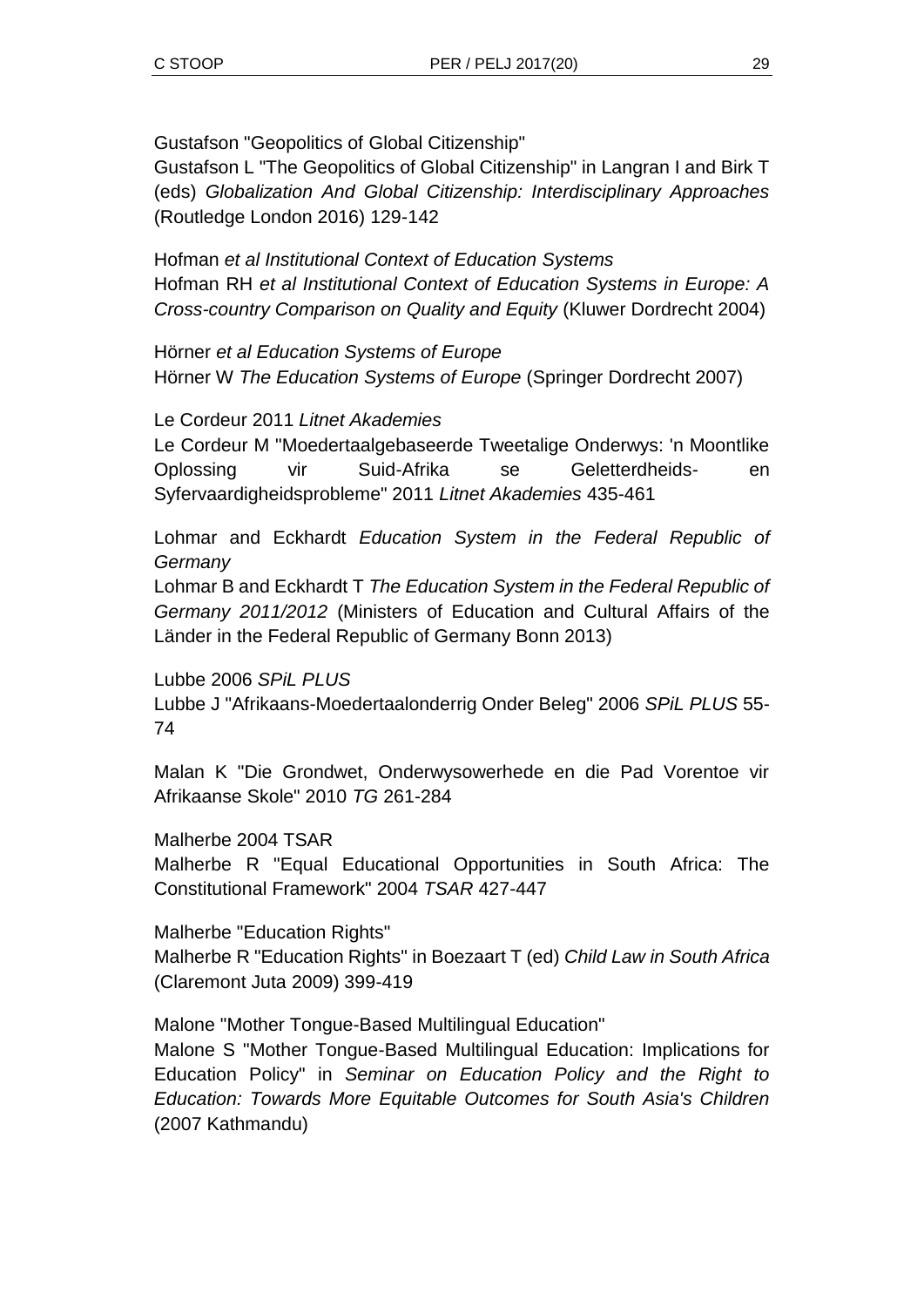Miera "German Education Policy"

Miera F "German Education Policy and the Challenge of Migration" Paper prepared for the *EMILE project, WP3, Deliverable D4* (2007 Frankfurt)

Möller "Die Relevanz der Sprache"

Möller C "Die Relevanz der Sprache. Identitätsentwicklung Jugendlicher und universelle Anforderungen" in Schelle C (ed) *Schulsysteme, Unterricht und Bildung im Mehrsprachigen Frankophonen Westen und Norden Afrikas* (Münster Waxmann Verlag GmbH 2013) 151-163

Mueller 2006 *Popul Res Policy Rev*

Mueller C "Integrating Turkish Communities: A German Dilemma" 2006 *Popul Res Policy Rev* 419-441

Prinsloo 2007 *SALALS* Prinsloo D "The Right to Mother Tongue Education: A Multidisciplinary, Normative Perspective" 2007 *SALALS* 27-43

Robinson 2003 *PELJ*

Robinson JA "Children's Rights in the South African Constitution" 2003 *PELJ* 22-79

Skutnabb-Kangas "Wer entscheidet, ob meine Sprache wichtig für mich ist?"

Skutnabb-Kangas T "Wer entscheidet, ob meine Sprache wichtig für mich ist? Minderheiten forschung zwischen Sozialtechnologie und Selbstbestimmung" in Dittrich EJ and Radtke FO (eds) *Ethnizität: Wissenschaft und Minderheiten* (Opladen Westdeutscher Verlag GmbH 1990) 329-351

Snayers and Du Plessis 2006 *TG*

Snayers JH en Du Plessis LT "Moedertaalonderrig en Tweetalige Onderwys – Perspektiewe op die Voertaalvraagstuk in Suid-Afrikaanse Skole" 2006 *TG* 51-62

Söhn "Introduction"

Söhn J "Introduction" in Söhn J (ed)*The Effectiveness of Bilingual School Programs for Immigrant Children* (Wissenschaftszentrum Berlin für Sozialforschung Berlin 2005) 1-4

Söhn and Özcan 2007 *Turkish Studies* Söhn S and Özcan V "The Educational Attainment of Turkish Migrants in Germany" 2007 *Turkish Studies* 101-124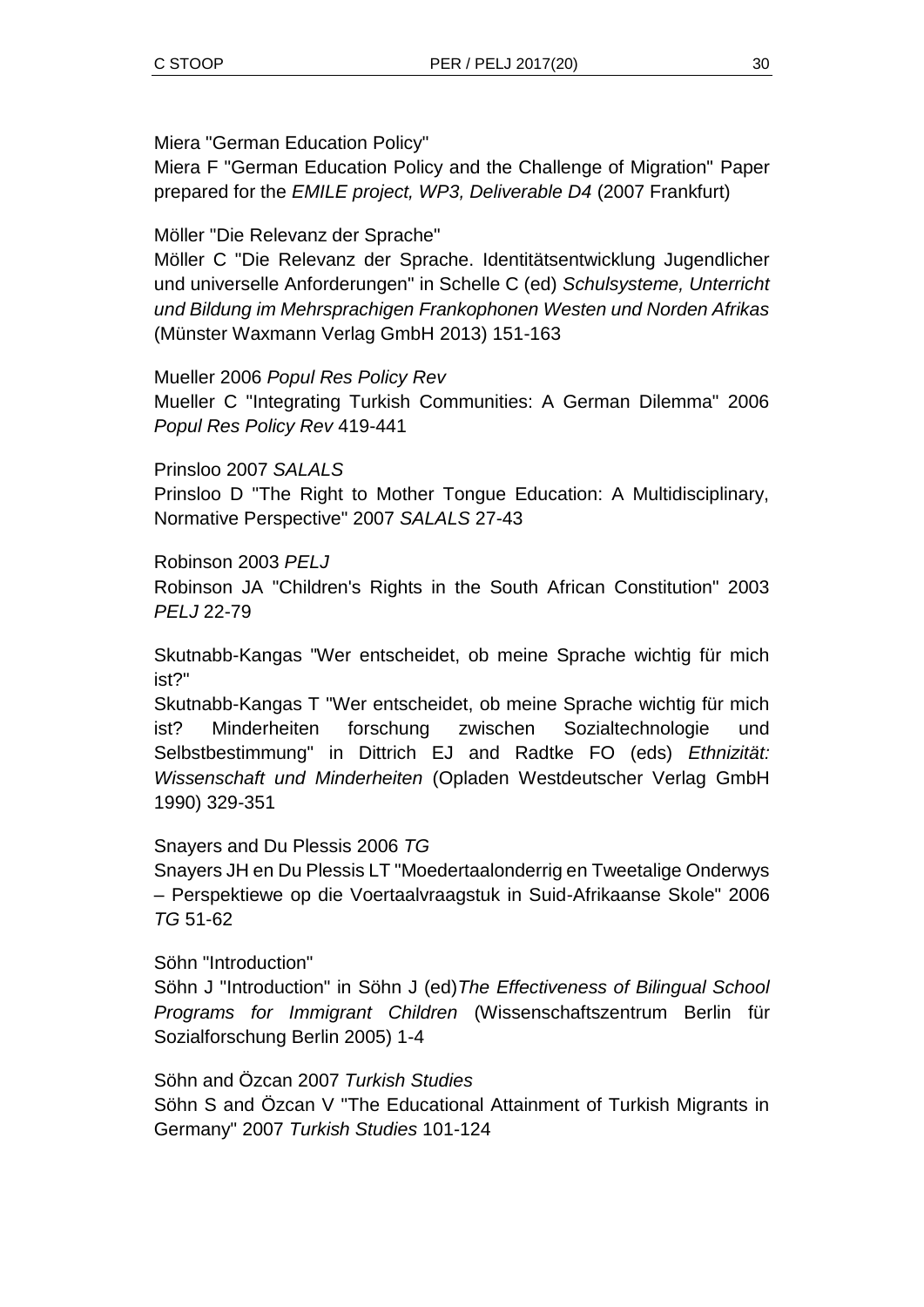Stavans and Hoffmann *Multilingualism*

Stavans A and Hoffmann C *Multilingualism* (Cambridge University Press Cambridge 2015)

### Swart 2008 *ZaöRV*

Swart M "The Constitutionalisation of Diversity: An Examination of Language Rights in South Africa After the Mikro Case" 2008 *ZaöRV* 1083- 1106

UNESCO *Why and How Africa Should Invest in African Languages* UNESCO *Why and How Africa Should Invest in African Languages and Multilingual Education* (UNESCO Hamburg 2010)

### **Case law**

*Governing Body, Hoërskool Fochville v Centre for Child Law* 2014 6 SA 561 (GJ)

*Head of Mpumalanga Department of Education v Hoërskool Ermelo* 2010 3 BCLR 177 (CC)

*Laerskool Middelburg v Departementshoof, Mpumalanga Departement van Onderwys* 2003 4 SA 160 (T)

*Member of the Executive Council for Education in Gauteng Province v Governing Body of Rivonia Primary School (Equal Education, Centre for Child Law and Suid-Afrikaanse Onderwysunie as Amici Curiae*) 2013 6 SA 582 (CC)

*Minister of Education, Western Cape v Governing Body, Mikro Primary School* 2006 1 SA 1 (SCA)

*Seodin Primary School v MEC of Education, Northern Cape* 2006 1 All SA 154 (NC)

### **Legislation**

#### *South Africa*

*Constitution of the Republic of South Africa*, 1996

*National Education Policy Act* 27 of 1996

*South African Schools Act* 84 of 1996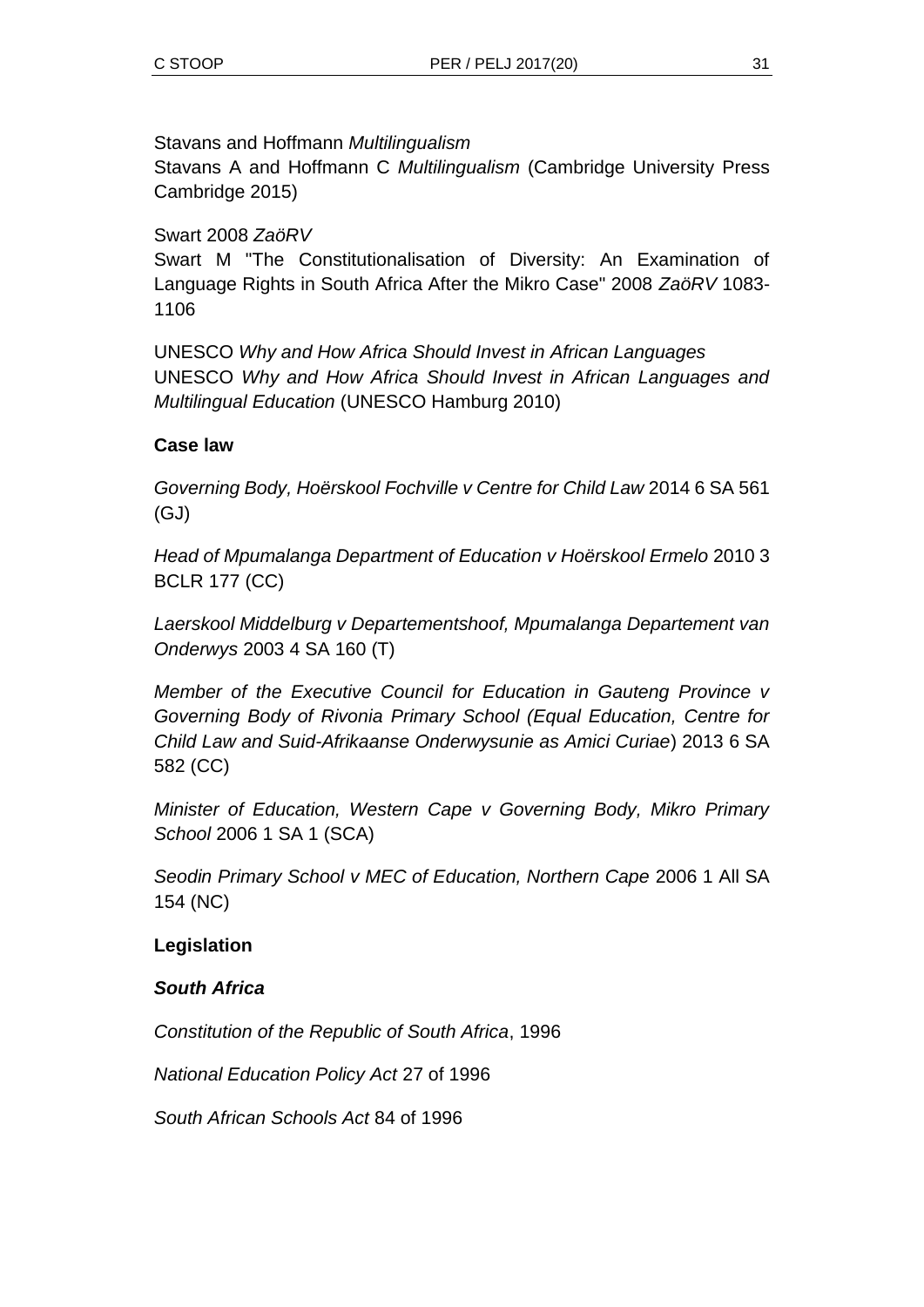### *Germany*

Directive 77/486/EEC

Directive 2000/43/EC

Directive 2003/9/EC

Directive 2003/109/EC

*Gerichtsverfassungsgesetz*, section 184 (*Court Constitution Act*)

*Grundgesetz für die Bundesrepublik Deutschland*, GG 1949 (*Basic Law for the Federal Republic of Germany*)

*Schleswig-Holstein Schulgesetz* [Schulgesetz-SchulG: Art. I des Gesetzes zur Weiterentwicklung des Schulwesens in Schleswig-Holstein] (*Schleswig-Holstein Education Act*)

*Verwaltungsverfahrensgesetz*, section 23 (*Administrative Procedure Act*)

### **Government publications**

GN R1701 in GG 18546 of 19 December 1997

#### **International instruments**

*Convention against Discrimination in Education* (1960)

*United Nations Convention on the Rights of the Child* (1989)

#### **Internet sources**

Benson 2005 http://unesdoc.unesco.org/images/0014/001466/146632e.pdf Benson C 2005 *The Importance of Mother Tongue-Based Schooling for Educational Quality* http://unesdoc.unesco.org/images/0014/001466/ 146632e.pdf accessed 7 February 2017

Brown 2014 http://www.sites.miis.edu/katiebrown/files/2014/06/K-Brown-Best-Practices-Report.pdf

Brown K 2014 *Best Practices in Mother Tongue Based Multilingual Education* http://www.sites.miis.edu/katiebrown/files/2014/06/K-Brown-Best-Practices-Report.pdf accessed 10 February 2017

Cook 2015 http://www.mediaclubsouthafrica.com/youth-and-education/43 culture/culturenews/3555-south-africa-s-mother-tongue-education-problem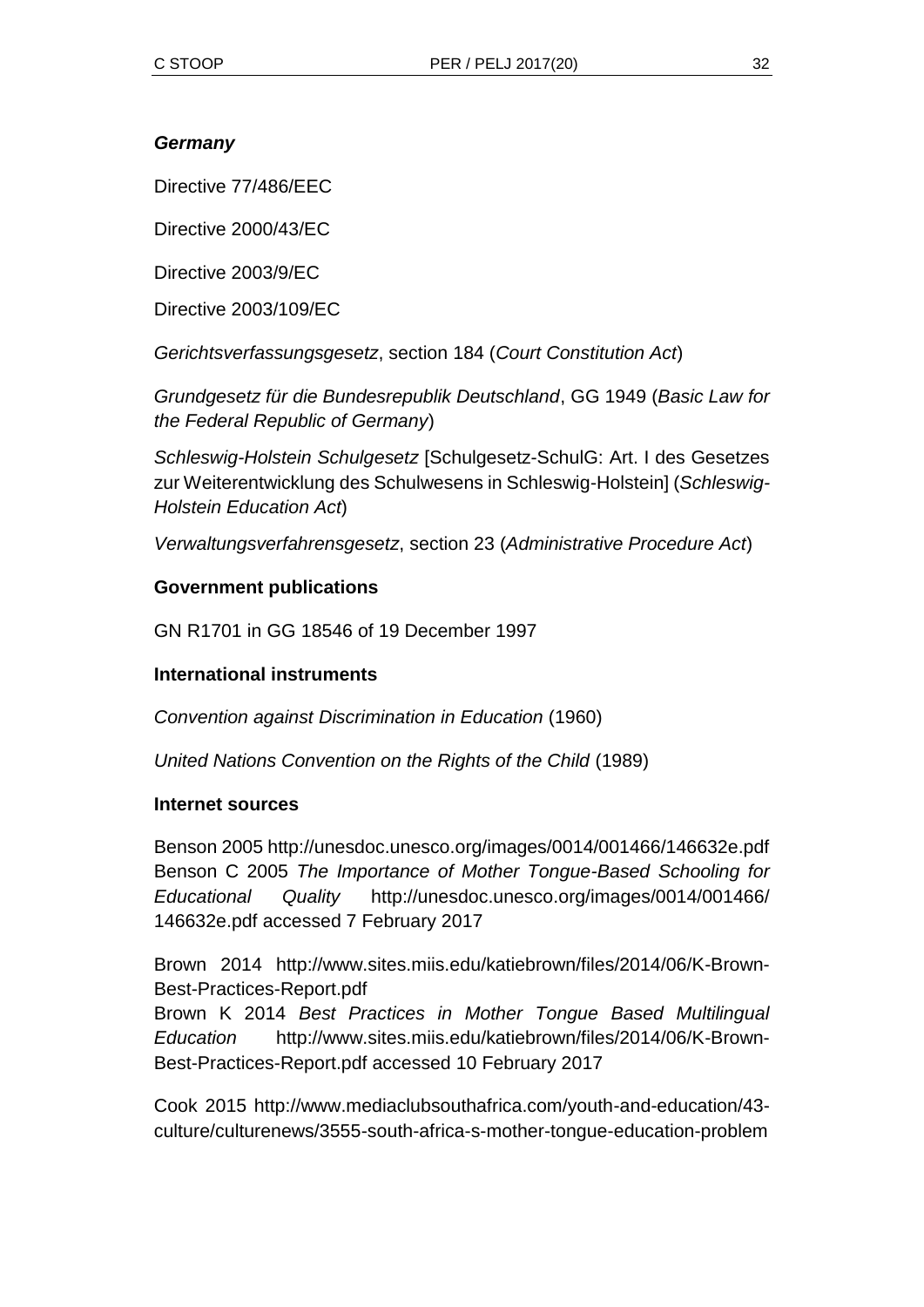Cook MJ 2015 *South Africa's Mother Tongue Education Challenge*  http://www.mediaclubsouthafrica.com/youth-and-education/43 culture/culturenews/3555-south-africa-s-mother-tongue-education-problem accessed 10 February 2017

DBE 1997 http://www.education.gov.za/Portals/o/Documents/Policies/ GET/LanguageEducationPolicy1997.pdf?ver=2007-08-22-083918-000 Department of Basic Education 1997 *Language in Education Policy 14 July 1997*

http://www.education.gov.za/Portals/o/Documents/Policies/GET/Language EducationPolicy1997.pdf?ver=2007-08-22-083918-000 accessed 6 February 2017

Deacon and Colditz 2015 http://www.politicsweb.co.za/politics/afrikaansschools-in-gauteng-were-going-to-court--20May2015 Deacon J and Colditz P 2015 *Afrikaans Schools in Gauteng: We're Going to Court – FEDSAS* http://www.politicsweb.co.za/politics/afrikaans-schoolsin-gauteng-were-going-to-court--20May2015 accessed 13 February 201

Du Preez 2015 http://www.politicsweb.co.za/politicsweb/view/ politicsweb/en/page 71639?oid =356073 &sn=Detail&pid=71639 Du Preez J 2015 *The Right to Education, School Governing Bodies and Official Languages: What Is in the Best Interests of Our Children?* http://www.politicsweb.co.za/politicsweb/view/politicsweb/en/page71639?o id=356073&sn=Detail&pid=71639 accessed 9 February 2017

FEDSAS 2015 http://fedsas.com/English/Media.aspx?MID=135 FEDSAS 2015 *FEDSAS Satisfied with Settlement in Fochville School Saga* http://fedsas.com/English/Media.aspx?MID=135 accessed 12 August 2015

Lee 2013 http://www.harvardpolitics.com/hprgument-posts/blood-of-thesoul/

Lee J 2013 *Blood of the Soul* http://www.harvardpolitics.com/hprgumentposts/blood-of-the-soul/ accessed 23 March 2017

Library of Congress 2015 http://www.loc.gov/law/help/non-nativeeducation/european-union.php#programs

Library of Congress 2015 *The Education of Non-Native Language Speaking Children: European Union* http://www.loc.gov/law/help/non-nativeeducation/european-union.php#programs accessed 10 February 2017

Masondo 2015 http://www.news24.com/SouthAfrican/News/Lesufi-Afrikaans-schools-use-language-to-create-enclaves-2015-05-27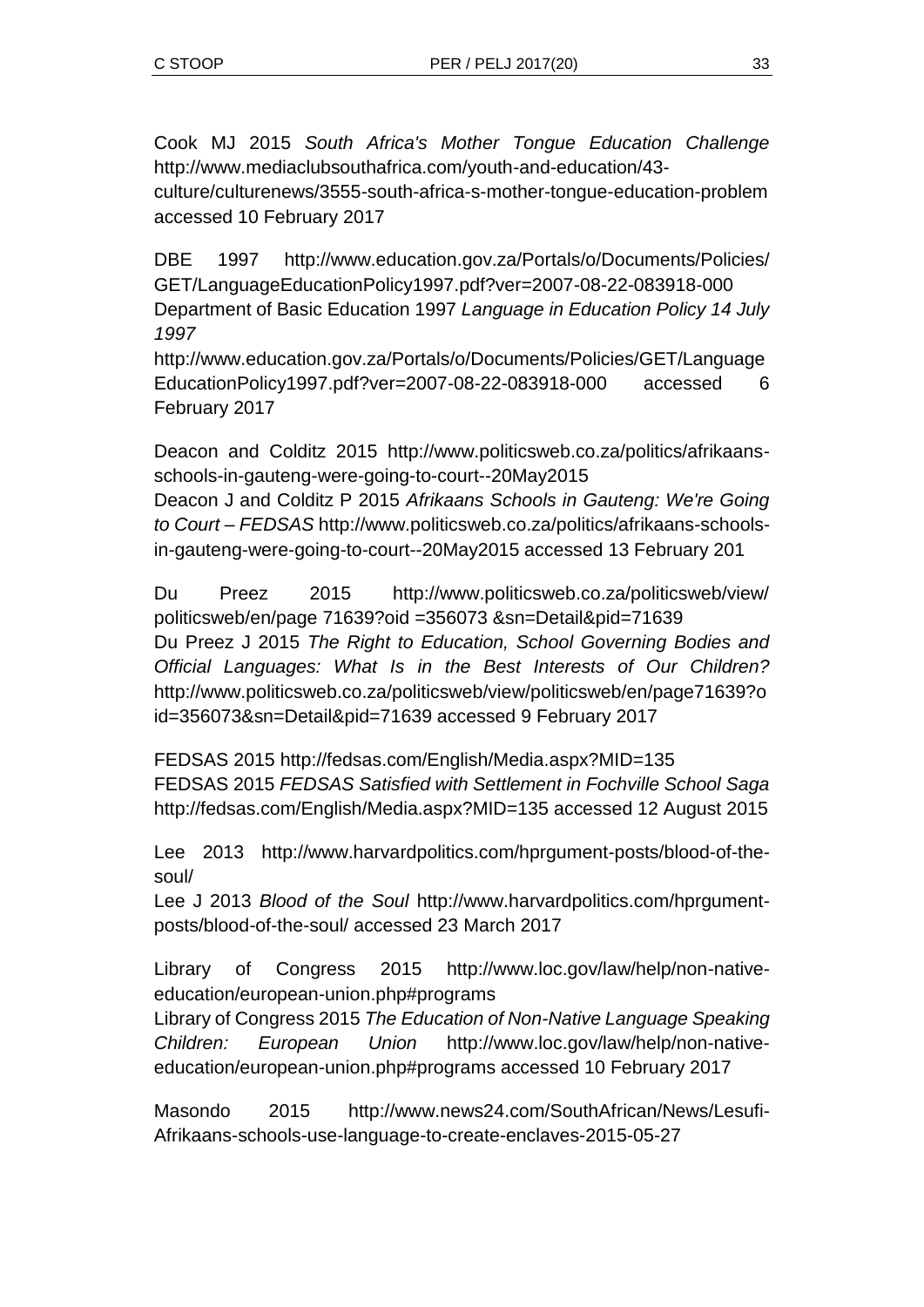Masondo S 2015 *Lesufi: Afrikaans Schools Use Language to Create 'Enclaves'* http://www.news24.com/SouthAfrican/News/Lesufi-Afrikaansschools-use-language-to-create-enclaves-2015-05-27 accessed 13 February 2017

MTB-MLE Network 2015 http://www.mlenetwork.org/caseformtbmle Mother Tongue Based-MultiLingual Education Network 2015 *The Case for MTB-MLE* http://www.mlenetwork.org/caseformtbmle accessed 8 February 2017

OECD 2015 http://www.oecd.org/pisa/pisaproducts/46581323.pdf Organisation for Economic Cooperation and Development 2015 *Germany: Once Weak International Standing Prompts Strong Nationwide Reforms for Rapid Improvement* http://www.oecd.org/pisa/pisaproducts/46581323.pdf accessed 3 February 2017

OECD 2015 http://www.oecd.org/pisa/keyfindings/pisa-2012-resultsvolume-II.pdf

Organisation for Economic Cooperation and Development 2015 *PISA 2012 Results: Excellence Through Equity – Giving Every Student the Chance to Succeed* http://www.oecd.org/pisa/keyfindings/pisa-2012-results-volume-II.pdf accessed 3 February 2017

OECD 2015 http://www.oecd.org/pisa/pisaproducts/39725224.pdf Organisation for Economic Cooperation and Development 2015 *The Programme for International Student Assessment (PISA)* http://www.oecd.org/pisa/pisaproducts/39725224.pdf accessed 3 February 2017

Rigveda date unknown http://www.neelkanthdhaam.org/rigveda1.html Rigveda date unknown *First Mandal, 13/9*  http://www.neelkanthdhaam.org/rigveda1.html accessed 23 March 2017

Universität Hamburg 2015 https://www.diver.uni-hamburg.de/diver.html Universität Hamburg 2015 "DivER – Diversity in Education Research" https://www.diver.uni-hamburg.de/diver.html accessed 7 February 2017

## **List of Abbreviations**

| <b>DBE</b>    | Department of Basic Education                              |
|---------------|------------------------------------------------------------|
| EU.           | European Union                                             |
| <b>FEDSAS</b> | Federation of Governing Bodies of South<br>African Schools |